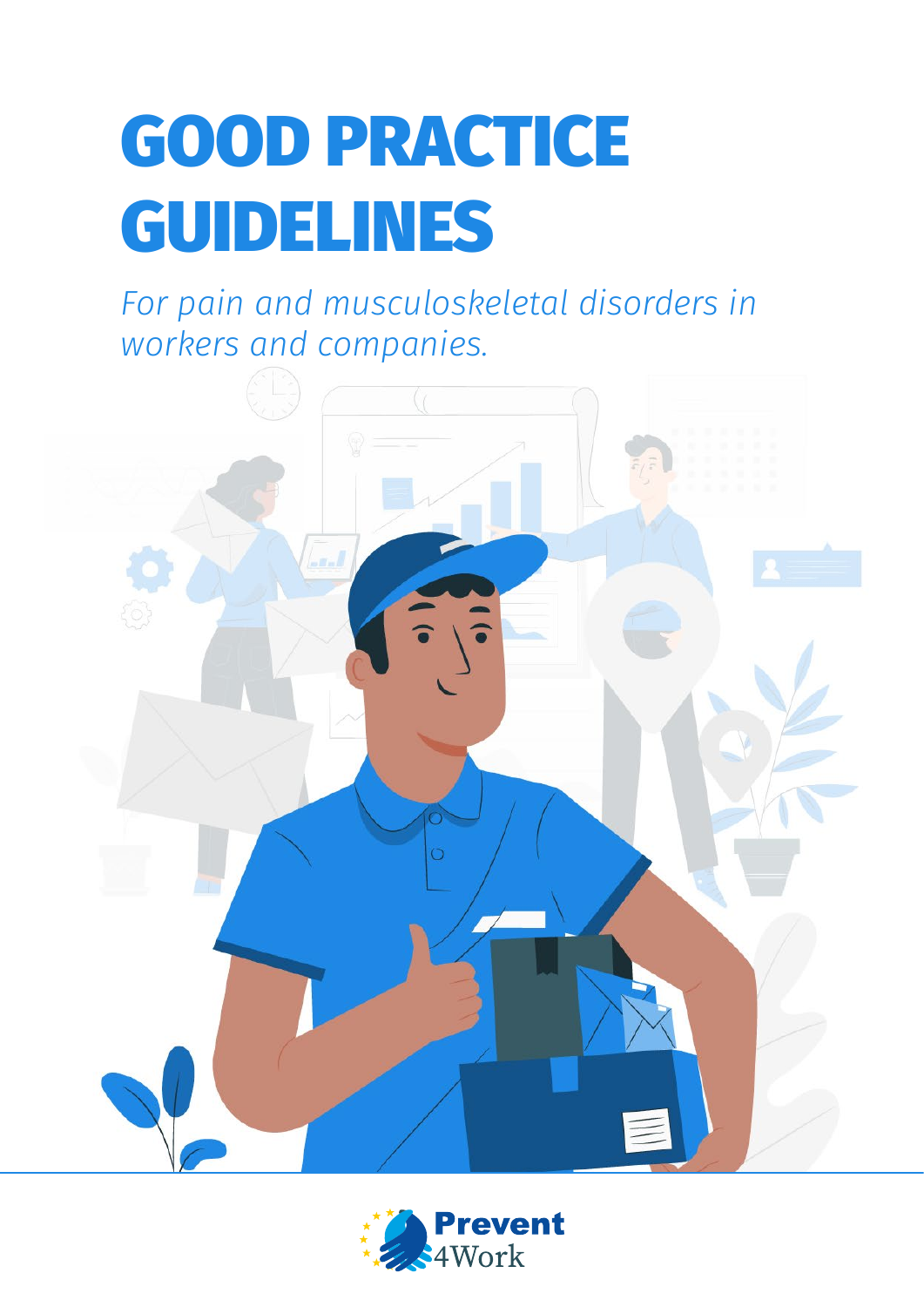

### **Authors**

Pablo Bellosta-López Javier Belsué-Pastora Julia Blasco-Abadía Morten S. Hoegh Thorvaldur S. Palsson Steffan W.M. Christensen Pedro Berjano Francesco Langella Daniele Vanni Priscila de Brito Silva Palle S. Jensen Víctor Doménech-García

## **Translator**

Blanca Ejarque Navarro

## **Project**

600920-EPP-1-2018-1-ES-EPPKA2-KA

#### © Prevent4Work

The European Commission's support for the production of this document does not constitute an endorsement of the contents, which reflect the views only of the authors, and the Commission cannot be held responsible for any use which may be made of the information contained therein.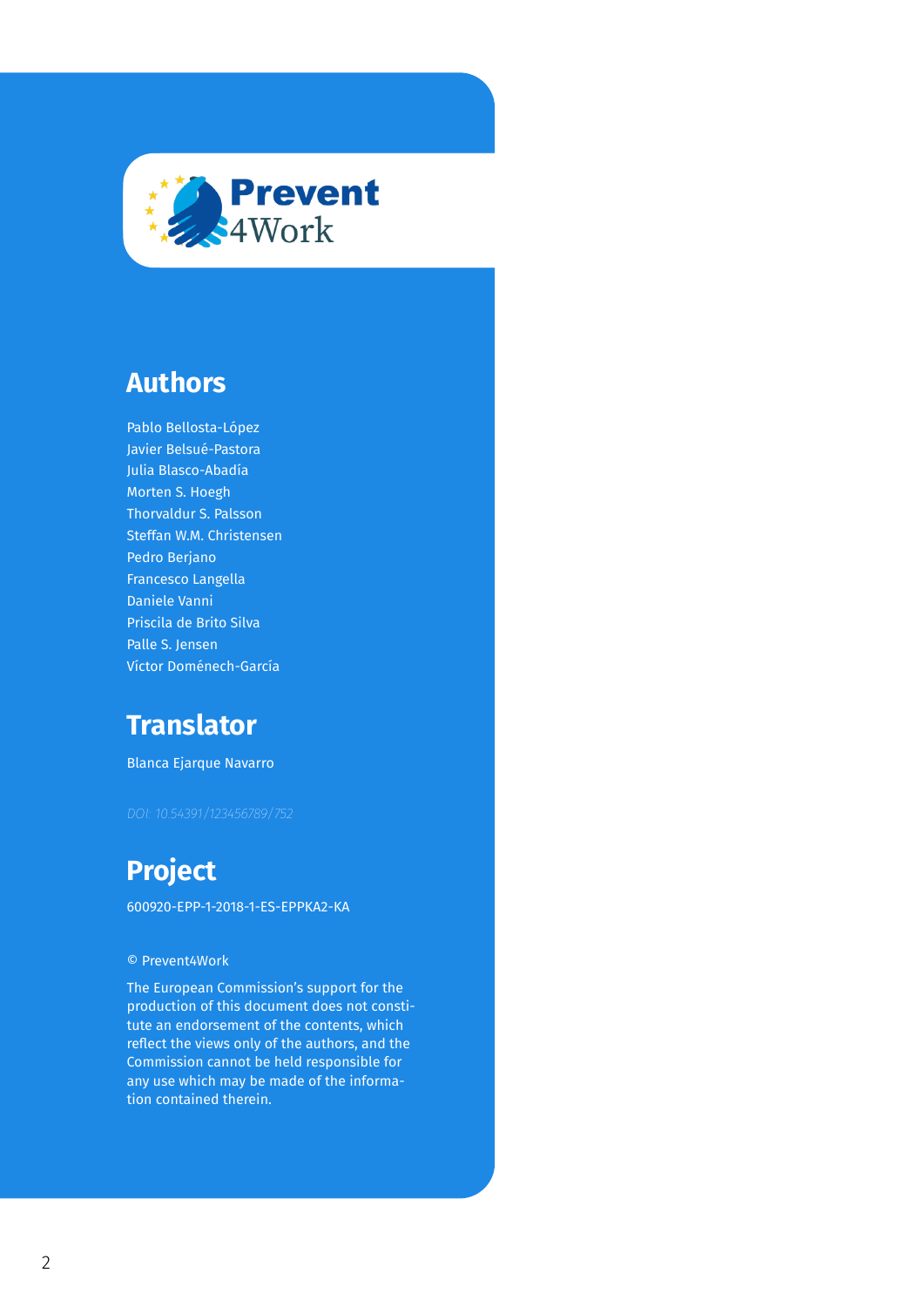## **Content**

#### **Introduction**

| <b>Chapter 1</b> | Current knowledge and evidence on musculoskeletal disorders                                                                                                                                                                                                                                                                                                                |
|------------------|----------------------------------------------------------------------------------------------------------------------------------------------------------------------------------------------------------------------------------------------------------------------------------------------------------------------------------------------------------------------------|
|                  | What are musculoskeletal disorders (MSDs)?<br>Prevalence.<br>MSDs and their relationship with the social and political<br>environment.<br>MSDs and their relation to the work environment.<br>MSDs and their relation to the economic environment.<br>MSDs and their relationship with different socio-demographic<br>factors.<br>Impact<br>On health.<br>On work activity |
| <b>Chapter 2</b> | Risk factors for pain and persistent pain in work-related MSDs.                                                                                                                                                                                                                                                                                                            |
|                  | Individual factors.<br>Physical risk factors at the workplace.<br>Organisational and psychosocial risk factors at the workplace.                                                                                                                                                                                                                                           |
| <b>Chapter 3</b> | Musculoskeletal disorders and their relation to the work world:<br>risk reduction approach.                                                                                                                                                                                                                                                                                |
|                  | Prevention.<br>Early identification and intervention.<br>Principles for effective rehabilitation and return to work.<br>Musculoskeletal health promotion and the role of health care.                                                                                                                                                                                      |
| <b>Chapter 4</b> | Good practices for the management of musculoskeletal<br>disorders at the workplace.                                                                                                                                                                                                                                                                                        |
|                  | The Worker self-management of musculoskeletal disorders and their<br>symptoms.<br>Examples of pain self-management.<br>How to support self-management.<br>Adjustment and adaptation of the workplace.<br>Examples of adaptations.<br>Design and layout of the workplace.<br>Examples of adaptations and tools.<br>Workplace flexibility.<br>Examples of flexibility.       |

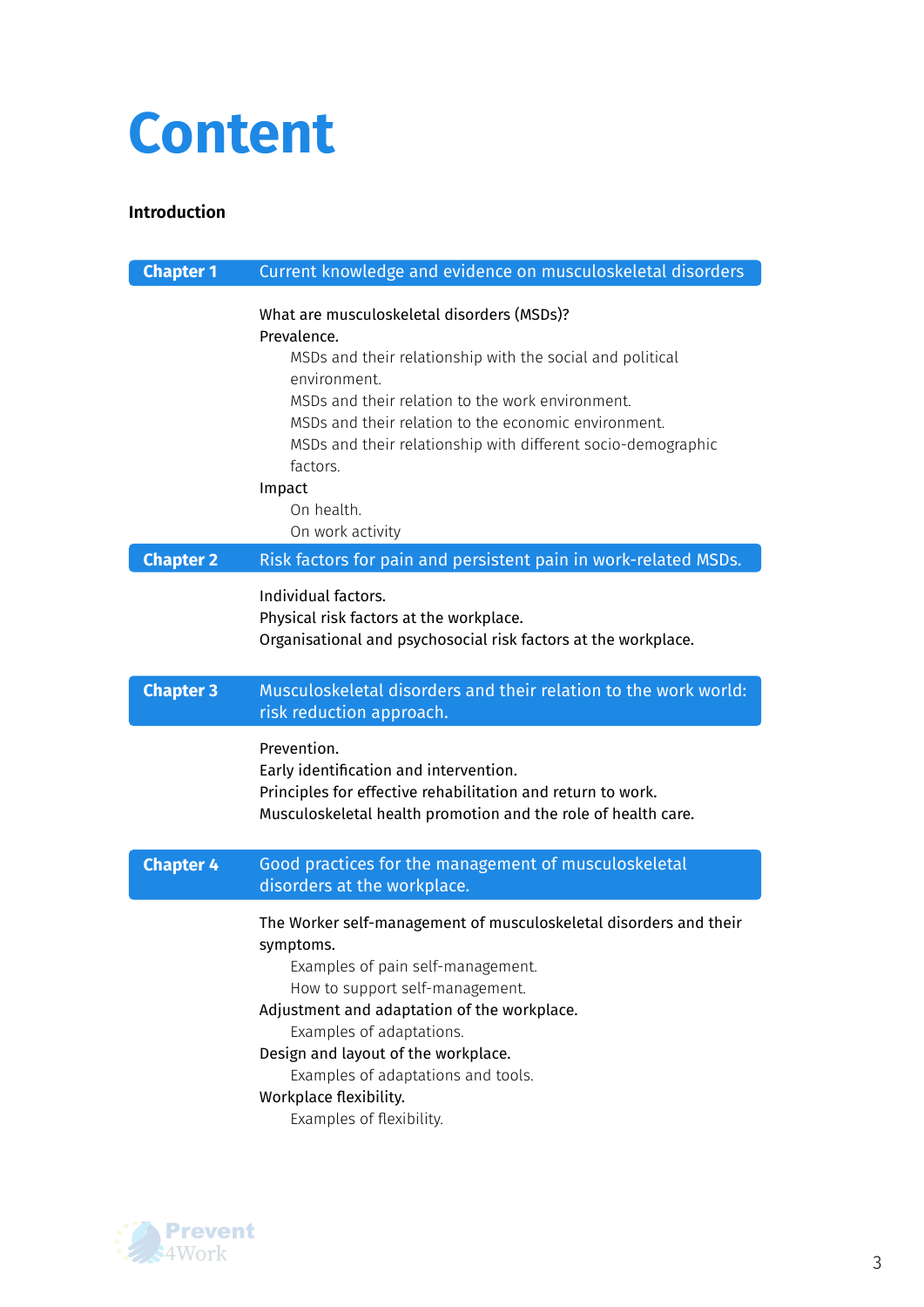Teleworking. Management of breaks. Task rotation and redistribution of work. Measures for physically demanding jobs.

#### Evidence-based best practices for pain management in MSDs: example of low back pain. **Chapter 5**

#### Low-value interventions and treatments:

Diagnostic imaging and low back pain. Unwarranted / unjustified surgery. Indiscriminate pharmacology.

#### High-value interventions and treatments:

Self-management education. Psychological therapies. Walking-based programmes. Mind-body therapies. Aerobic and strength training.

#### Return to work after a sick leave related to a musculoskeletal disorder. **Chapter 6**

#### Is it beneficial to work?

How does unemployment affect health? How does employment affect health? How does return to work affect health? Principles for facilitating the return to work.

**Bibliography**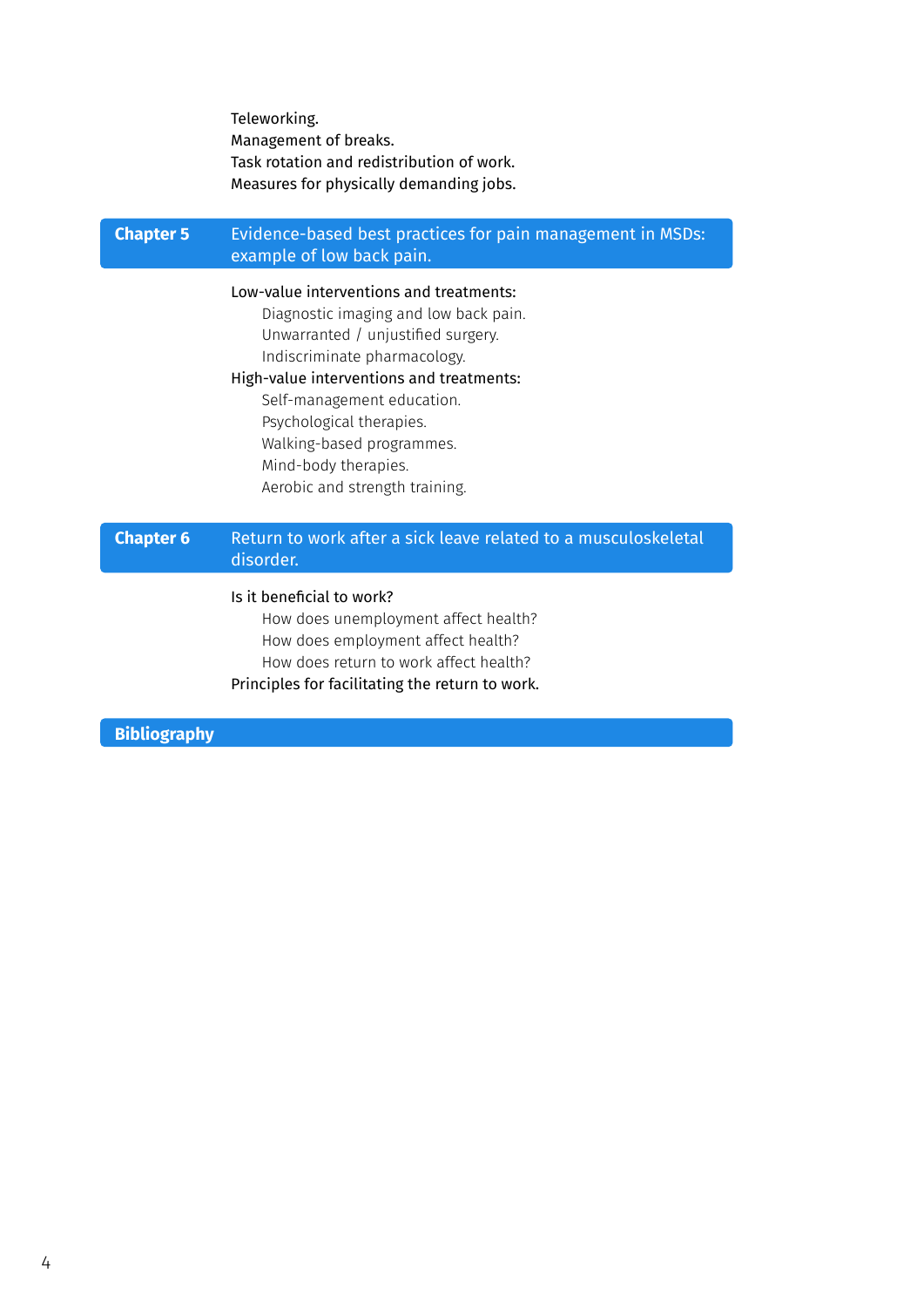## **Introduction**

Actions to improve occupational health and safety arose from the need to protect from accidents employees working in European industries, such as nuclear power plants or large-scale chemical industries. Today, the field has evolved in many directions, with the prevention and management of musculoskeletal disorders (MSDs) being one of its main lines of action. MSDs are the main reason for workers to take time off work. Specifically, the prevalence of MSDs represents more than 1.3 billion people and a loss of more than 100 million years of life due to disability; being a common cause of disability and sick leave.

Historically, the workplace approach to MSDs has focused on adopting ergonomic measures, which has been positive in some cases. However, despite ergonomic and biomechanical measures being widely implemented in the workplace, the increasing prevalence of MSDs globally indicates that they are not sufficient measures on their own. Therefore, new holistic approaches that take biological, psychological, and social aspects are needed.

The European Prevent4Work Alliance for innovative measures to prevent MSDs in the workplace, has developed this document as a guide based on the most recent and relevant scientific knowledge. Both companies and their employees can benefit from the recommendations of this guide.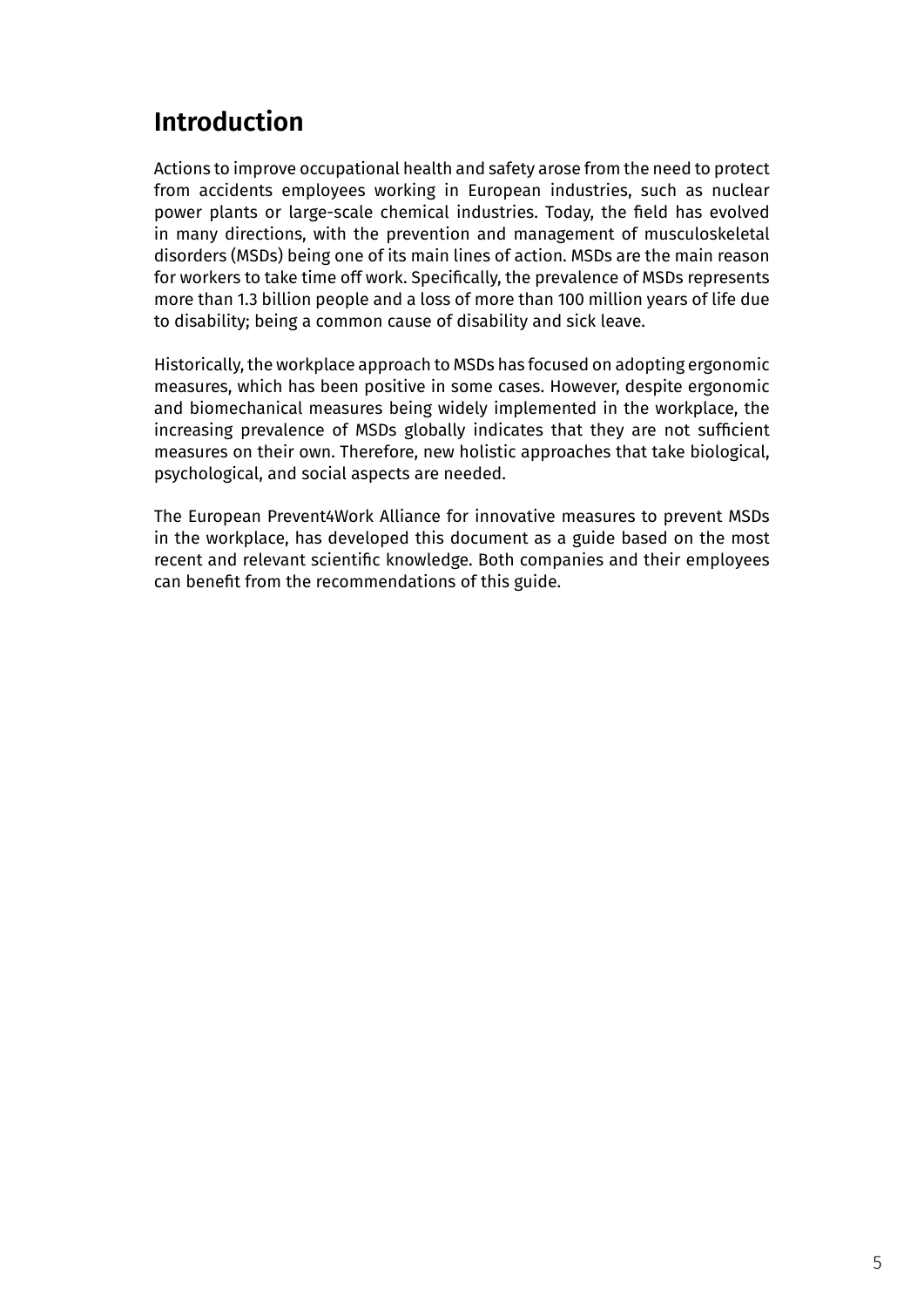#### **Chapter 1**

### **Current knowledge and evidence on musculoskeletal disorders.**

Musculoskeletal pain and disorders (hereafter referred to as MSDs) are the most common work-related health problem in the countries of the European Union. The term MSDs refers to health problems associated with structures such as muscles, ligaments, joints, tendons, nerves, etc. The most common symptom of MSDs is pain. However, inflammation, weakness, stiffness, fatigue, loss of mobility and function, as well as reduced concentration and physical and psychological endurance, may also occur. In addition, it is also common for workers suffering from MSDs to experience psychosocial disturbances such as stress or anxiety. Although in some cases of musculoskeletal pain it is associated with real damage or injury, in most situations in which pain related to the musculoskeletal system persists over time, there is no clear anatomical or biomechanical cause that justifies it. This is why the scientific community accepts that persistent pain in MSDs is a complex entity that depends on several factors.

In the vast majority of cases of MSDs, the pain resolves on its own or within a short period. However, a percentage becomes recurrent and persistent over time, making pain the main problem that limits the sufferer's daily activity. Persistent pain is therefore defined as "pain that persists beyond the theoretical healing time of an injury, which for many tissues is around 12 weeks". In these cases of long-lasting pain, it is clear that its presence is not necessarily associated with damage or with the maintenance of the injury over time, but that it has to do with the combination of more factors, such as a greater ease of feeling pain when making efforts, postures, or everyday movements that are not necessarily harmful; as well as stress, fatigue, or poor physical fitness. Likewise, erroneous beliefs about the origin of pain (for example, pain equals damage) contribute to it being more disabling and to its perpetuation over time.

MSDs, due to the disability they cause to the people that suffer from them, represent a high economic burden, both for individuals and companies, as well as for the society in general. Worldwide studies in the "Global Burden of Disease" series show that MSDs are responsible for almost 30% of the years lived with disability, being low back pain the condition with the most significant impact. Notably, reports show that MSDs affect workers of all ages and in all types of sectors. Furthermore, the number of workers living their daily lives with pain associated with MSDs continues to increase across the European Union. Similarly, long-term pain associated with MSDs is the leading cause of disability and the main reason of work absence. In this respect, according to the European Union Labour Force Surveys, MSDs account for around 60% of all work-related health problems and entail the 60% of sickness absence and permanent incapacity for work.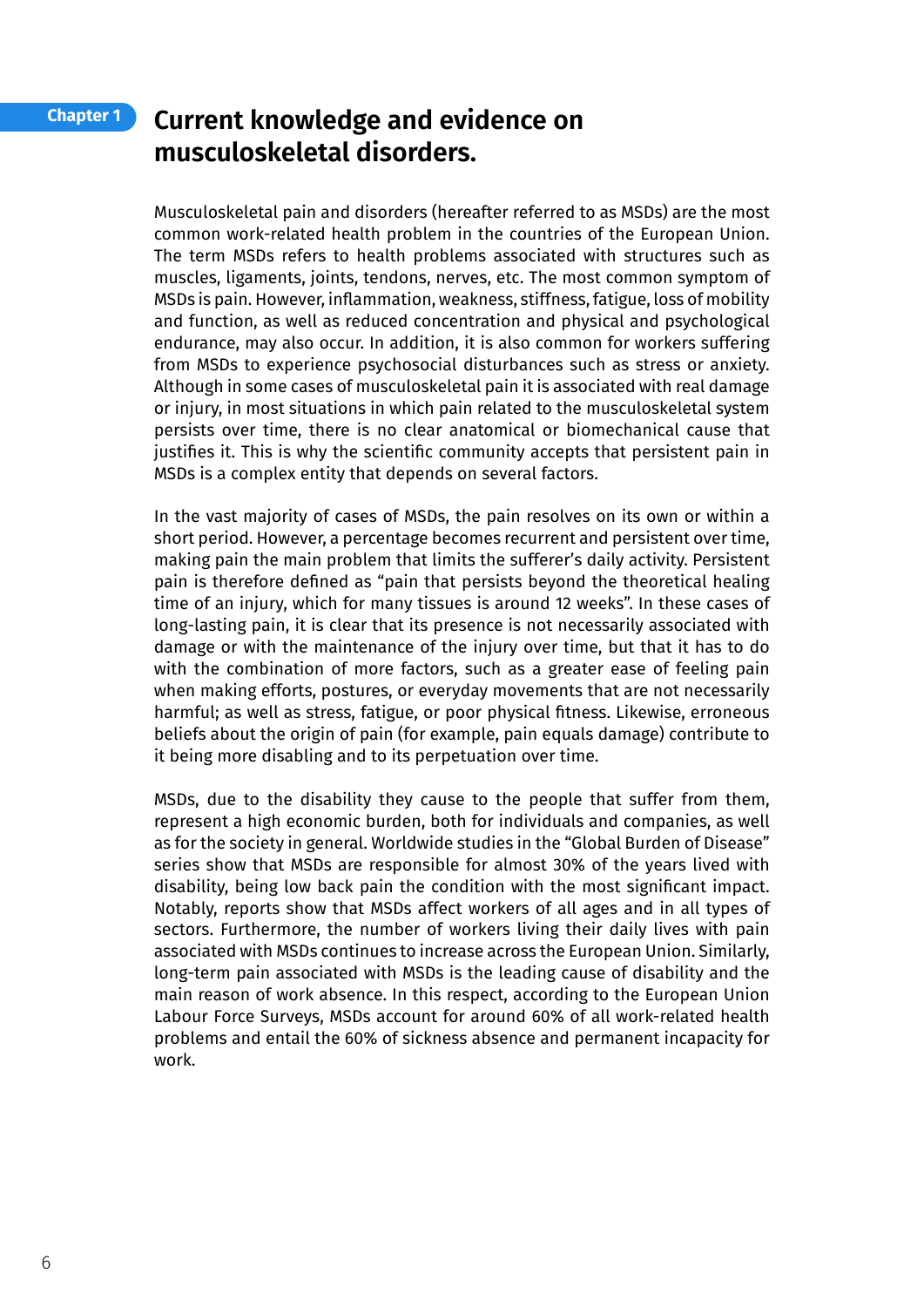Therefore, one of the main consequences of MSDs is considered to be that they can adversely affect a person's ability to carry out their usual work activities normally. But, at the same time, while some workers are unable to continue working because of their condition, many prefer not to stop doing so. Therefore, increasing the number of workers who can work in healthy conditions despite the pain could be achieved by adapting the workplace to accommodate their needs. However, one of the major problems to date is that initiatives for the prevention and treatment of MSDs in the workplace have been based almost exclusively on modifying ergonomic conditions and physical demands on workers. Although the physical demands of the workplace are an important factor, all reports reveal that the prevalence of MSDs has remained equally high in recent years. This may be due to the tendency to blame a single factor for the occurrence of pain (e.g., posture) in the assessment and treatment of the working population; but the truth is that many factors can influence MSDs. Hence, it must be understood that posture and physical activities at work are part of other factors that contribute to the start and persistence of MSDs and pain. Therefore, it is necessary to carry out adaptations in the workplace, taking into account physical factors and organisational, psychosocial, socio-demographic, and individual ones. In many EU countries, the psychosocial factors of the worker are increasingly taken into account and, consequently, adaptations such as teleworking, a gradual return to work, adaptation of tasks, temporary job changes, or flexible working hours, among others, are being carried out.

#### **Prevalence:**

Throughout this section, the guide shows data and statistics about MSDs in general and their relationship with 1) the social and political environment; 2) the economic environment; 3) the work environment; and 4) socio-demographic factors.

*MSDs in general and their relationship with the social and political environment:*

60% of workers in the European Union report having had an MSD in the last year that causes pain, while 18% of workers affected by an MSD report having a chronic health problem. Low back pain is the most common MSD (43%), followed by MSDs in the neck and upper limbs (41%). However, the vast majority of workers with MSDs (62%) report that their general health status is good or very good, indicating that a large proportion of workers do not consider this type of problem to be serious.

Within the European Union, Finland is the country with the highest percentage of workers affected by one or more MSDs in the last year (79%), followed by France (75%) and Denmark (73%); while Hungary is the country with the lowest rate (40%).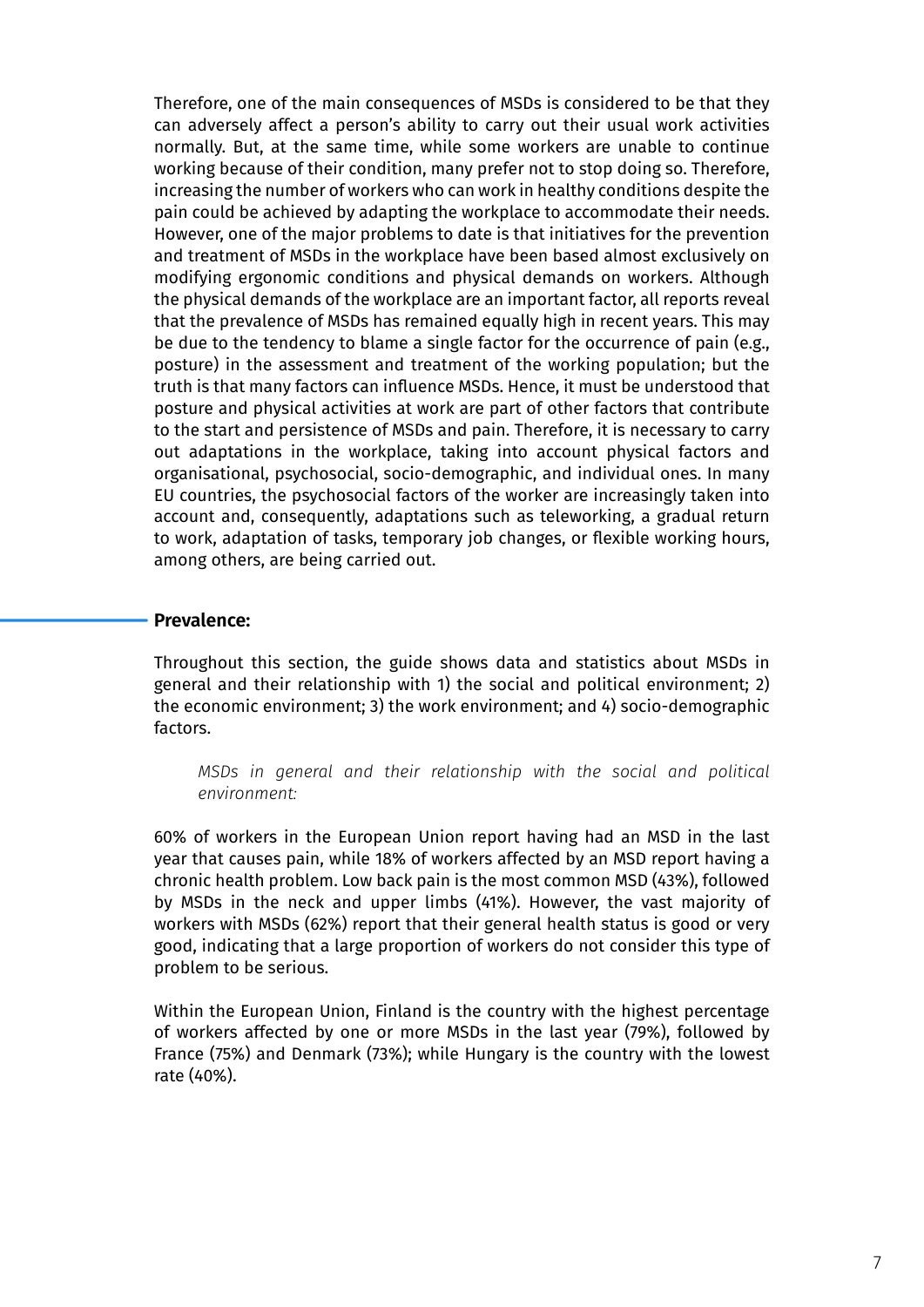#### *MSDs and their relation to the work environment:*

More than 60% of the working population state that their health is not negatively affected by work performance, suggesting that a large proportion of MSDs may not be related to work performance. Furthermore, there is no difference between the percentage of employed workers and unemployed people who report having an MSD.

After MSDs, psychological disorders such as stress, depression, or anxiety rank as the second most serious health problem, suggesting a potential association between these two types of disorders. In this sense, many scientific investigations have shown the coincidence of musculoskeletal pain and psychological problems, considering the presence of stress or anxiety as a risk factor for developing persistent pain in MSDs.

#### *MSDs and their relationship with the economic environment:*

Studies indicate that MSDs suppose a considerable negative socio-economic impact on the economy due to the loss of worker productivity. This loss of productivity amounts to 2% of the European Union's Gross Domestic Product (about 240 billion euros).

In the European Union, MSDs are most frequent in the construction sector, water supply (such as sewerage and waste management), agriculture, forestry and fishing, health activities, and social work. In addition, low back pain is more frequent in sectors related to transport, construction, and health care activities. On the other hand, neck pain is more frequent in financial activities, information and communication, real estate activities, public administration, and education. At the same time, upper limb MSDs are more frequent in the construction and water supply sectors.

#### *MSDs and their relationship with different socio-demographic factors:*

On the one hand, workers over 50 years are more than twice as likely to suffer from MSDs than those under 35. On the other hand, a progressive increase in the prevalence of MSDs in younger workers (16-29 years old) has been detected in the last decade, going from 11% in 2010 to 18% in 2017.

#### **Impact:**

In cases where an MSD affects workers' health, work performance may be affected. On the one hand, they can reduce productivity -which is understood as the output workers produce in an hour. On the other hand, they can increase absenteeism, -understood as the reduction of the number of hours that a person can work. Both the impact on health and the impact on work activity are discussed in the following section.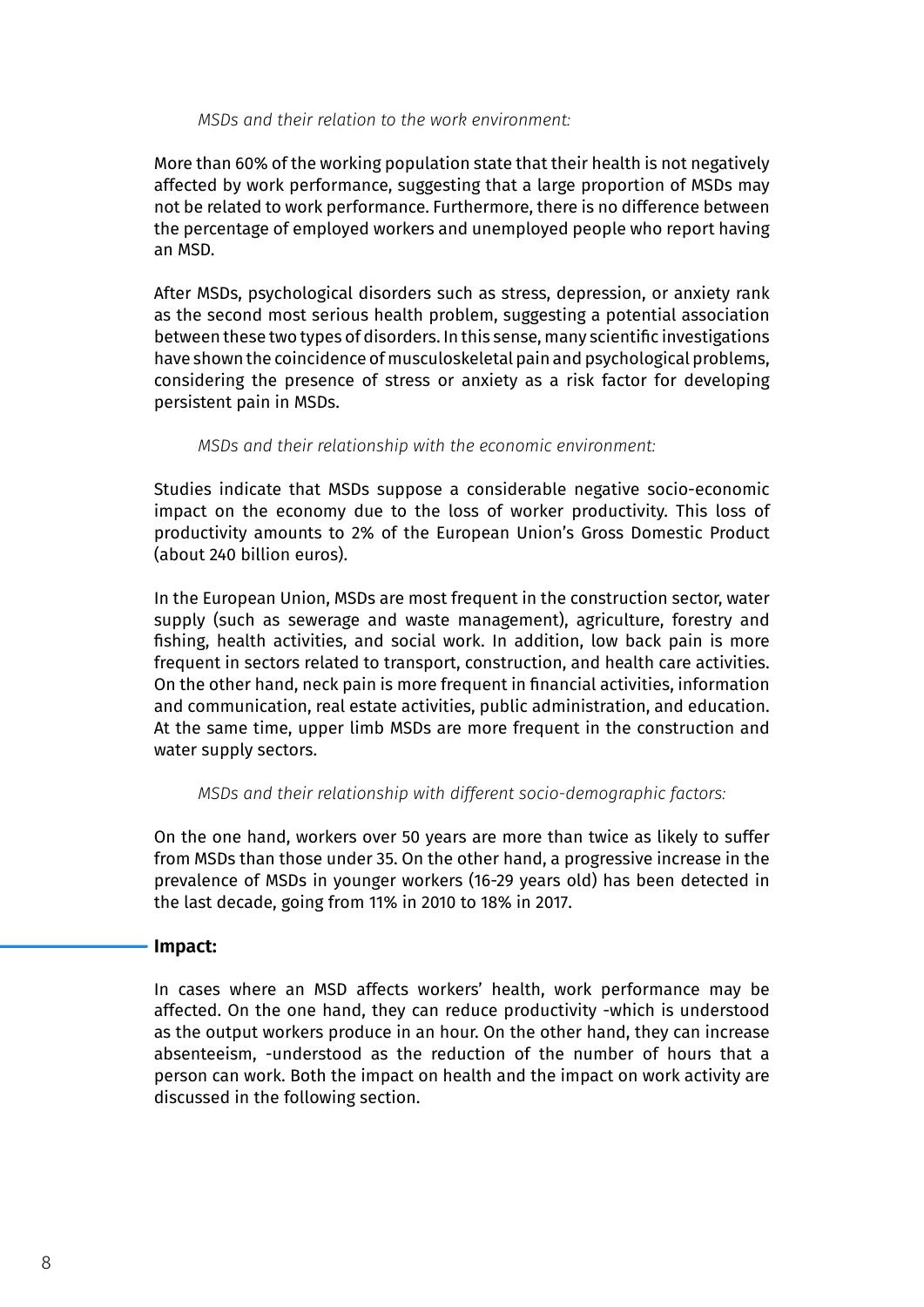#### *Impact on health*

As noted above, despite having an MSD, the vast majority of workers report good or very good health. These data reinforce the idea that it is possible to work in healthy conditions despite the presence of pain. Moreover, only a tiny fraction of people are hospitalised because of their MSD-related ailments (1,295 per 100,000 people, i.e., about 1.3%). However, the presence of MSDs is frequently associated with other non-musculoskeletal problems such as headaches or sleep disturbance. In addition, there is also a strong association between higher levels of anxiety and general fatigue in workers and a higher likelihood of suffering from MSDs. Similarly, higher mental wellbeing levels are associated with a lower likelihood of suffering from MSDs.

The results of the European Working Conditions Survey divide workers into four groups: Group 1 (no health problems); Group 2 (few health problems); Group 3 (MSDs and other health problems); and Group 4 (MSDs and fatigue):

- Group 1, no health problems: This group includes about 23% of all workers, of whom the vast majority believe that their health or safety is not at risk because of their work (92%).
- Group 2, few health problems: This group includes about 33% of all workers. Most of these health problems are related to MSDs. Others frequently mentioned are headaches, sleep problems, and general fatigue.
- Group 3, MSDs and other physical health problems: This group includes approximately 23% of all workers, of which 51% report general fatigue, 49% headaches, 55% sleep problems, and 32% anxiety.
- Group 4, MSDs and fatigue. It includes about 21% of all workers. The main characteristic of this group is that it combines MSD complaints with fatigue (92%).

#### *Impact on work activity.*

Although most workers with MSDs report being in good general health, another third of workers with MSDs think that they will not be able to continue working until the age of 60. It is believed that, in the long term, workers with persistent pain may not be able to continue working if no action is taken. Thus, approximately 20% of all workers in the European Union with MSDs believe that adaptations at work are necessary to help with their health problems. Among workers with chronic health problems, only 20% say that their workplace or work activity has been modified to be adapted to their health condition.

As for work presenteeism and absenteeism, the former refers to the fact that people work under a condition of pain, despite not carrying out their work in a normal way and therefore being less productive, perhaps due to social pressure or the work environment itself (e.g., fear of dismissal). However, workers with MSDs also tend to be absent more frequently than when having other health problems, and their absence lasts longer. Moreover, among workers with a MSD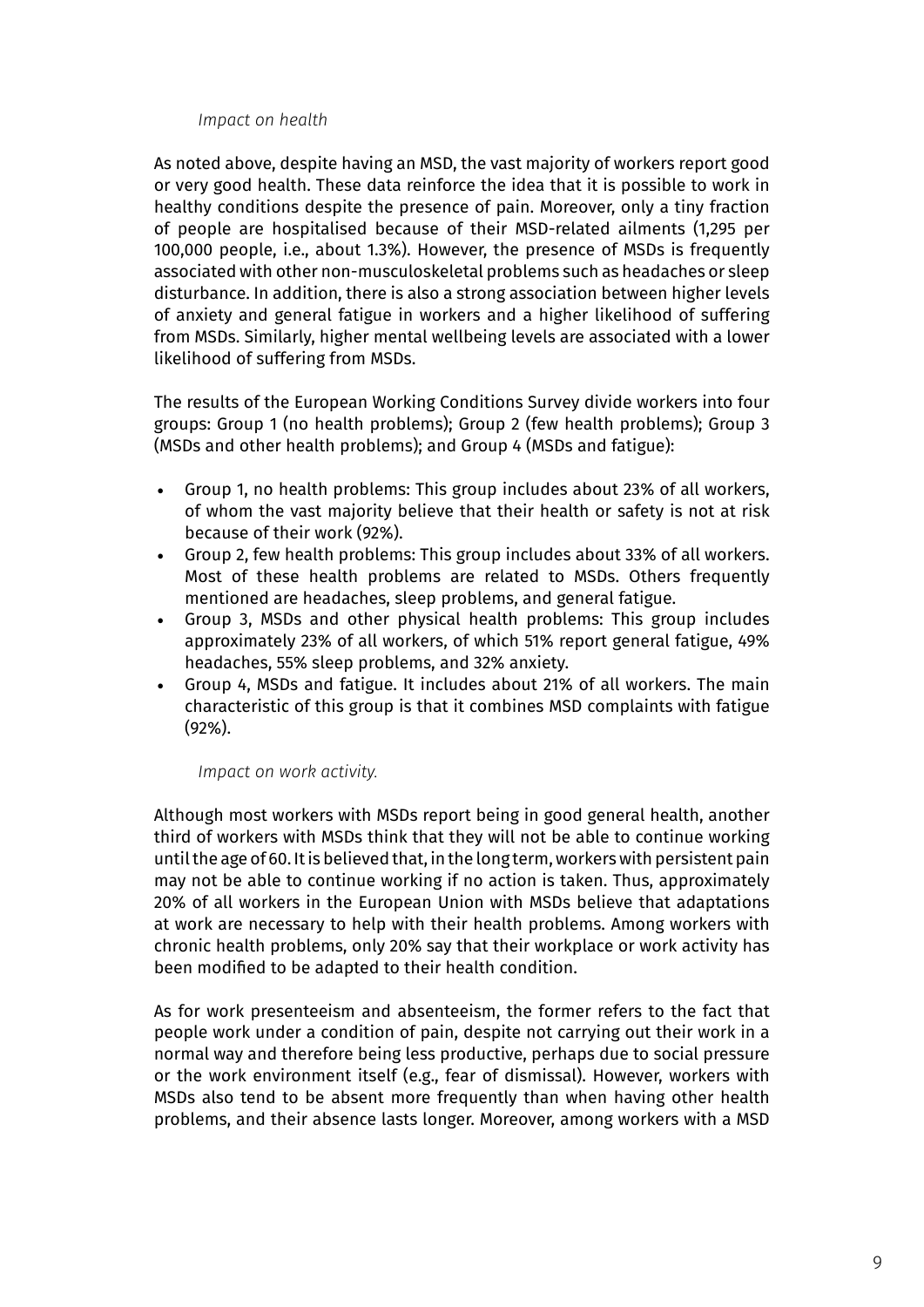and persistent pain, 26% report more than 8 days of absence in the last year, compared to a 7% of workers without any health problems. It is noteworthy that more than 50% of workers with MSDs are absent from work for at least 1 day, while around 23% are absent for at least 10 days.

It has been estimated that the costs attributed to absenteeism and presenteeism are very high. Therefore, due to the high prevalence of absenteeism caused by MSDs, it is necessary to underline the importance of actions aimed at prevention and those focused on rehabilitation and return to work once an MSD has already occurred (these measures are explained in sections 4 and 5).

#### **Risk factors for pain and persistent pain in workrelated MSDs. Chapter 2**

The causes of pain in MSDs are multifactorial, and the work-related risk factors for different MSDs are diverse. The main risk factors include individual, physical, psychosocial, organisational, and socio-demographic factors. These can play a crucial role in the occurrence and prevalence of persistent pain as well as other health problems/issues. Therefore, it is of vital importance that companies and their employees are aware of these risks in their workplaces.

#### **Individual factors:**

The most likely risk factor for having an episode of pain in MSDs is a previous episode of musculoskeletal pain. Also, higher levels of pain intensity, psychological distress, and the presence of pain in multiple parts of the body are considered predictors of persistent pain and may lead to some functional limitations.

In addition, people with comorbidities (such as asthma, headache, and diabetes) or health conditions (such as inadequate mental health, psychological distress, and depression) are considered to have an increased risk of developing persistent and disabling pain, compared to those without them. Similarly, lifestyle factors such as sedentary lifestyle, smoking, and obesity are associated with both the incidence of a new pain event in MSDs and the development of persistent and disabling pain.

#### **Physical risk factors in the workplace:**

There is a relationship between MSD pain and working in awkward and sustained positions, strenuous physical work, repetitive work, and prolonged computer work.

For example, low back and limb pain prevalence is associated with working in awkward/fatiguing/painful positions, with carrying or moving heavy loads, and with repetitive hand or arm movements. In addition, exposure to the vibration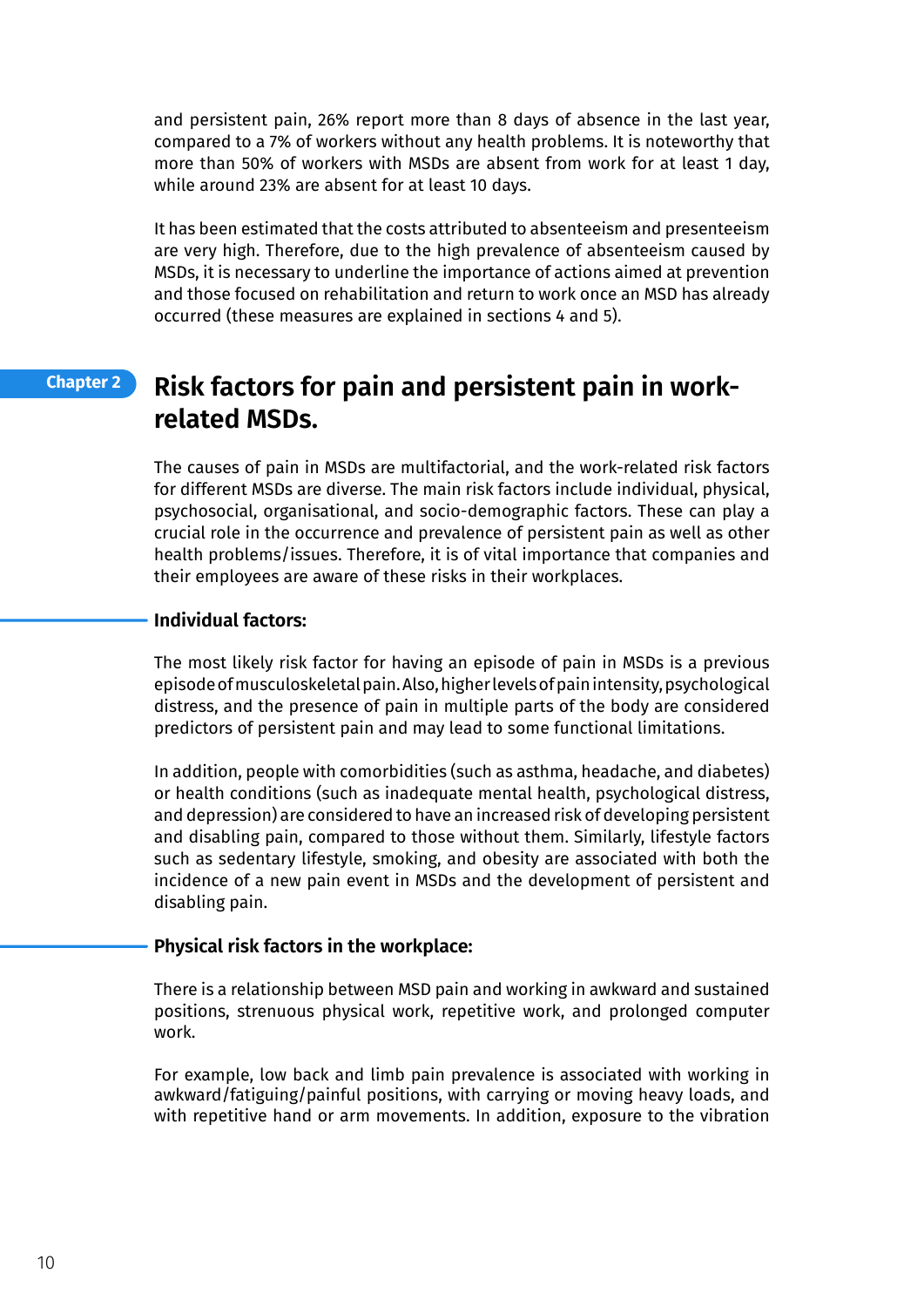of hand tools also increases the likelihood of having pain in any of these body regions. Finally, exposure to low temperatures is also associated with a higher prevalence of pain in the upper and lower extremities.

Scientific studies indicate that prolonged computer work may be associated with wrist and/or hand pain. In this regard, one in three workers who use computers at work regularly, report experiencing discomfort in the arm, wrist, hand, shoulder, or neck on a "regular" or "persistent" basis, in terms of pain, stiffness, tingling, or numbness. However, there is no association between prolonged sitting times and lower back or upper limb pain. Furthermore, although prolonged sitting is not dangerous for the back, it is important to remember that breaks, movement, and physical activity have positively impacted general health.

The most common risk factors are prolonged static standing, repetitive hand movements, and prolonged computer work. The most recent year for which data on the effects of prolonged standing is available is 2010. In that year, 69% of workers across the European Union had to stand at least a quarter of the time at their workstations, making it the most prevalent physical risk factor for MSD pain.

#### **Organisational and psychosocial risk factors in the workplace:**

Several organisational and psychosocial risk factors are associated with an increased likelihood of workers suffering from MSD and persistent pain, such as anxiety, general fatigue (physical and mental), low level of mental wellbeing, or being verbally abused at the workplace.

More than half of the workers report work-related stress, a fast pace of work with no margin for error, or the need to hide feelings at the workplace. To a lesser extent, other factors such as lack of mental wellbeing, harassment and bullying, or a lack of feeling that the work is well done were also observed. Apart from that, differences in organisational and psychological factors related to pain in MSDs have been observed depending on the job and the sector. For example, in most jobs, between 8% and 18% of the workers report that they cannot rest whenever they want to. This percentage is higher for operators and assemblers (30%). Another example is service and sales workers, where 82% report that their peace of mind at work depends on the immediate demands of customers. In comparison, this percentage drops to 34% in agriculture and forestry. Likewise, risk factors for work-related stress include excessive workload, lack of autonomy, and lack of support from bosses or colleagues.

These risk factors produce a feedback loop with MSDs and persistent pain. On the one hand, suffering from high anxiety or general fatigue levels can worsen an existing MSD and contribute to sustain the pain over time. On the other hand, the presence of pain and persistent pain in MSDs can increase anxiety or general fatigue levels. It should not be forgotten that people with persistent pain often worry about the future, especially about whether their condition will worsen and lead to job loss. Hence, they increase the likelihood of risk factors such as stress, anxiety, or depression, which will worsen the pain condition.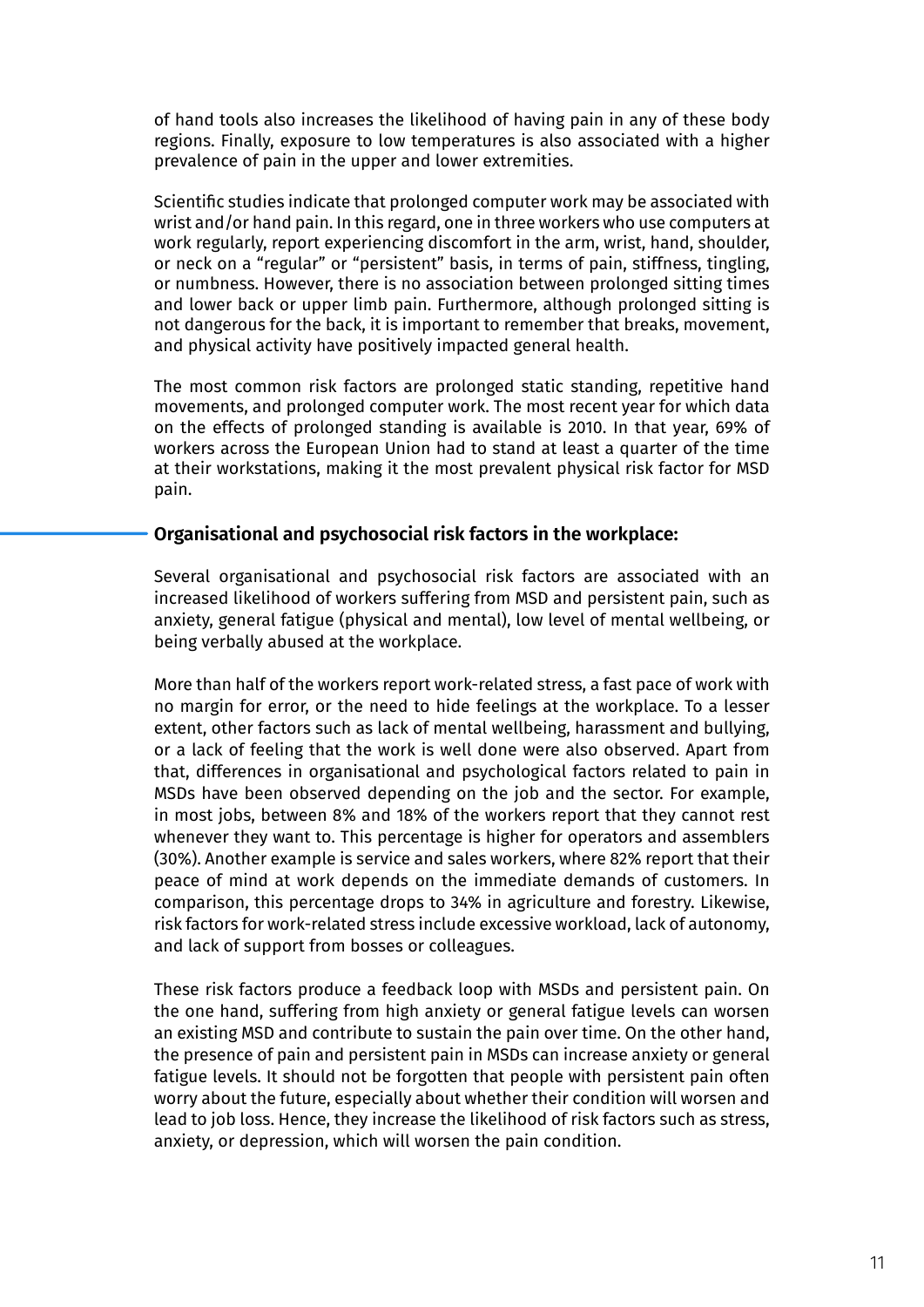*Table 1. Summary of contributing factors and consequences of persistent and disabling pain in MSDs.*

| <b>RISK AND CONTRIBUTING</b><br><b>FACTORS</b> | <b>CONSEQUENCES AND</b><br><b>PERPETUATORS</b>                                                                       |
|------------------------------------------------|----------------------------------------------------------------------------------------------------------------------|
| 1. Lifestyle:                                  | - Sedentary lifestyle<br>- Smoking<br>- Overweight                                                                   |
| 2. Comorbidities:                              | - Asthma<br>- Headache<br>- Diabetes<br>- Mental health problems<br>- Some diseases (e.g.<br>ankylosing spondylitis) |
| 3. Physical factors:                           | - Heavy or strenuous<br>physical work<br>- Prolonged and sustained<br>postures.                                      |
| 4. Psychological factors:                      | - Job dissatisfaction<br>- Depression<br>- Anxiety                                                                   |
| 5. Social and<br>organisational factors:       | - Unemployment.<br>- Harassment at work.<br>- Lack of autonomy and<br>support from bosses or<br>colleagues.          |

#### **Chapter 3**

## **Musculoskeletal disorders and their relationship to the world work: a risk reduction approach.**

Companies and employers should take a proactive approach to reduce MSD risk factors and help workers with pain or disability due to MSDs. The aim should be to provide a working environment that:

 *takes preventive action to reduce the risks of MSDs for all workers; encourages early intervention for any MSDs and makes reasonable adjustments so that people can work properly despite their MSD; promotes rehabilitation and effective return-to-work plans; and*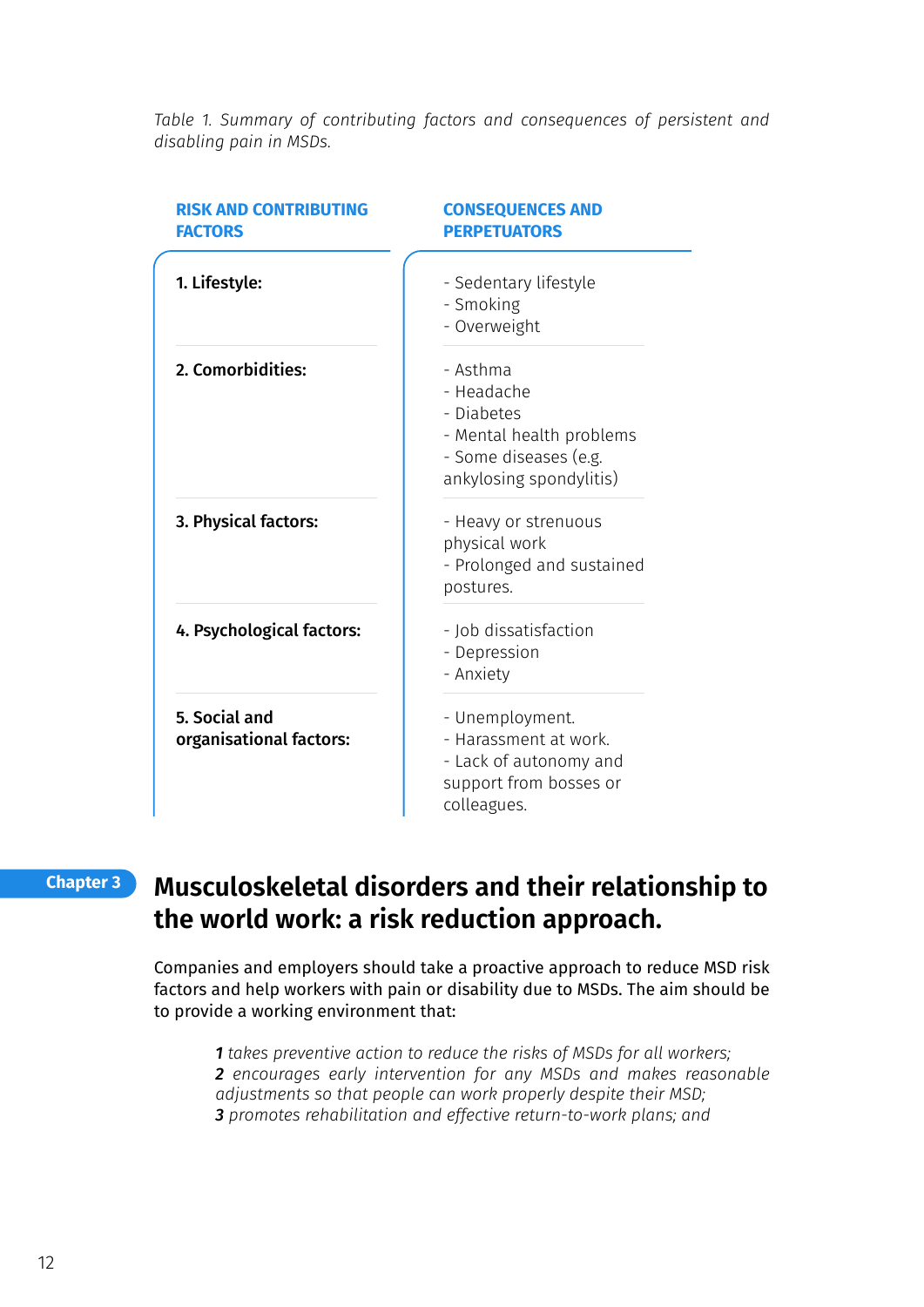*4 promotes adequate musculoskeletal health and is as inclusive as possible for all workers.*

All these key elements for a comprehensive approach are explained below.

#### **Prevention of MSDs.**

The prevention and management of work-related MSDs help maintain adequate health and safety levels among workers throughout their working lives. It can also make it easier for workers with MSDs to perform their duties in an adapted or partial manner, rather than prolong unnecessary sick leaves.

Preventive measures should address the totality of the tasks performed, including work-related psychosocial factors, and not be limited to ergonomic or building changes alone. Examples of such measures could include changes in workstations, in the equipment or tools used, how tasks are performed, task rotation, increasing breaks and/or rest, improving lighting or temperature, or reducing exposure to vibrations.

If a person experiences stress or anxiety in the workplace, it will be more difficult to ignore the pain, and the MSD will have a greater negative impact on their life. Therefore, stress management should be part of preventing MSDs at work. In addition, the involvement and participation of workers are essential to identify risks and to decide on improvements. For this, workers should receive up-to-date training on pain and MSDs from experts. In addition, they should be encouraged to report any MSD risk factors of which they are aware and any work-related MSD symptoms. Workers should also receive clear instructions, information, and appropriate training on any measures taken to control the risks.

#### **Early identification and intervention:**

Early identification in the work environment means discovering the tasks that can lead to MSDs and understanding who is at risk of suffering from them. It means encouraging or having a system in place for workers to report problems at an early stage, so that timely interventions can be implemented to maintain work capacity. In addition, early intervention means taking action (such as providing professional support, ensuring prompt referral and diagnosis, and adjusting the work environment) as soon as symptoms appear. This significantly reduces the likelihood of prolonged absence from work. Early intervention can reduce absenteeism and bring real savings to national health and welfare systems.

The longer a worker is absent with an MSD, the less likely they will return to work. If a worker continues to work with persistent pain in inappropriate circumstances in the workplace, the problem may become more complex, and further supportive measures may be necessary. This is why early intervention for MSD, both in the health care setting and in the workplace, is essential. The earlier the MSD is treated, the less it impacts on the individual and their work.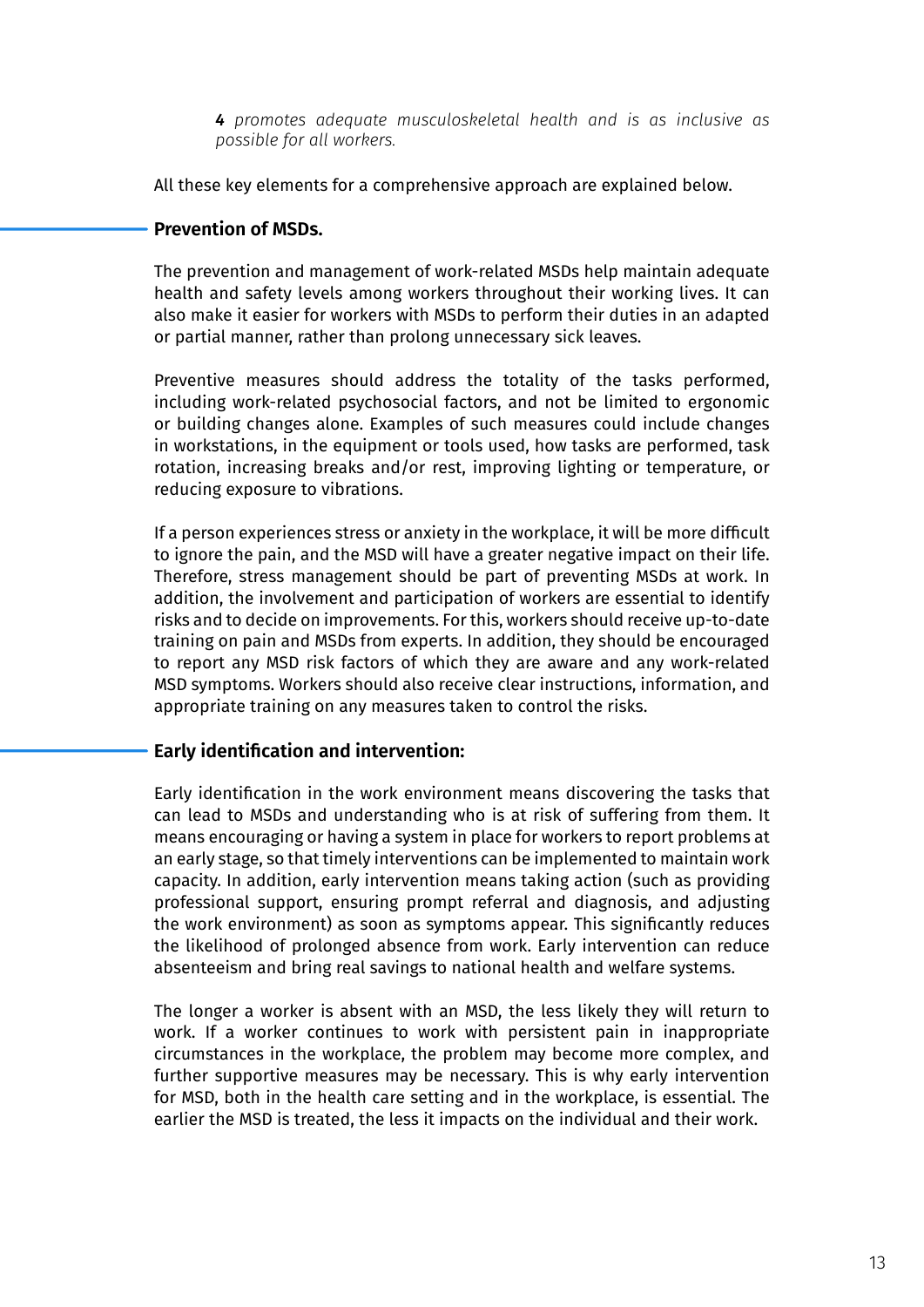Early intervention in the workplace should include the following:

- Allow early and gradual return to work. In many cases of persistent pain not associated with serious pathologies, it will be desirable to return to work, even if the pain has not entirely disappeared.
- Workplace screening with standardised questionnaires for early signs or manifestations.

#### **Principles for effective rehabilitation and return to work:**

Effective rehabilitation requires a joint approach involving all relevant actors, including the healthcare provider, the employer, the line manager, and the worker, all working together to support the worker. Most workers who develop persistent pain can continue to work, provided that some adjustments are made to continue working within their capabilities. However, in some cases, the worker may need time off work, and an effective rehabilitation and return-to-work planning will be needed to help them return to work.

The most relevant aspects for companies to ensure the successful return of workers with pain and MSDs are detailed in chapters 5 and 6.

#### **Promotion of musculoskeletal health at work and the role of healthcare:**

The healthcare goals are the correct diagnosis, effective treatment, and management of MSDs to maintain the worker's health. However, the healthcare team should also aim to support the person to continue working, and the person should consider staying at work or returning to work as part of their treatment. Unfortunately, work is not often discussed during consultations, neither in primary nor secondary care.

As noted above, in addition to physical factors, people with MSDs and persistent pain may have to deal with psychological factors related to their condition, which may affect their ability to work. Where appropriate, healthcare should include pain management support and psychological therapies, such as work-oriented cognitive behavioural therapy, to help workers with depression or anxiety to stay or return to work.

In addition, workplaces should encourage exercise activities. For example, practising yoga or learning relaxation techniques along with physical strengthening exercises and activities may be recommended. People often interpret pain as a warning to avoid movement. However, keeping moving and having an active lifestyle is often the best approach to pain management, especially persistent pain. Gradual work-focused activity exercises can also help people return to work after MSDs. However, it is essential to keep in mind that if the MSD is work-related, the health treatment and the graded exercises will be ineffective in the long term if work-related risk factors are not also addressed.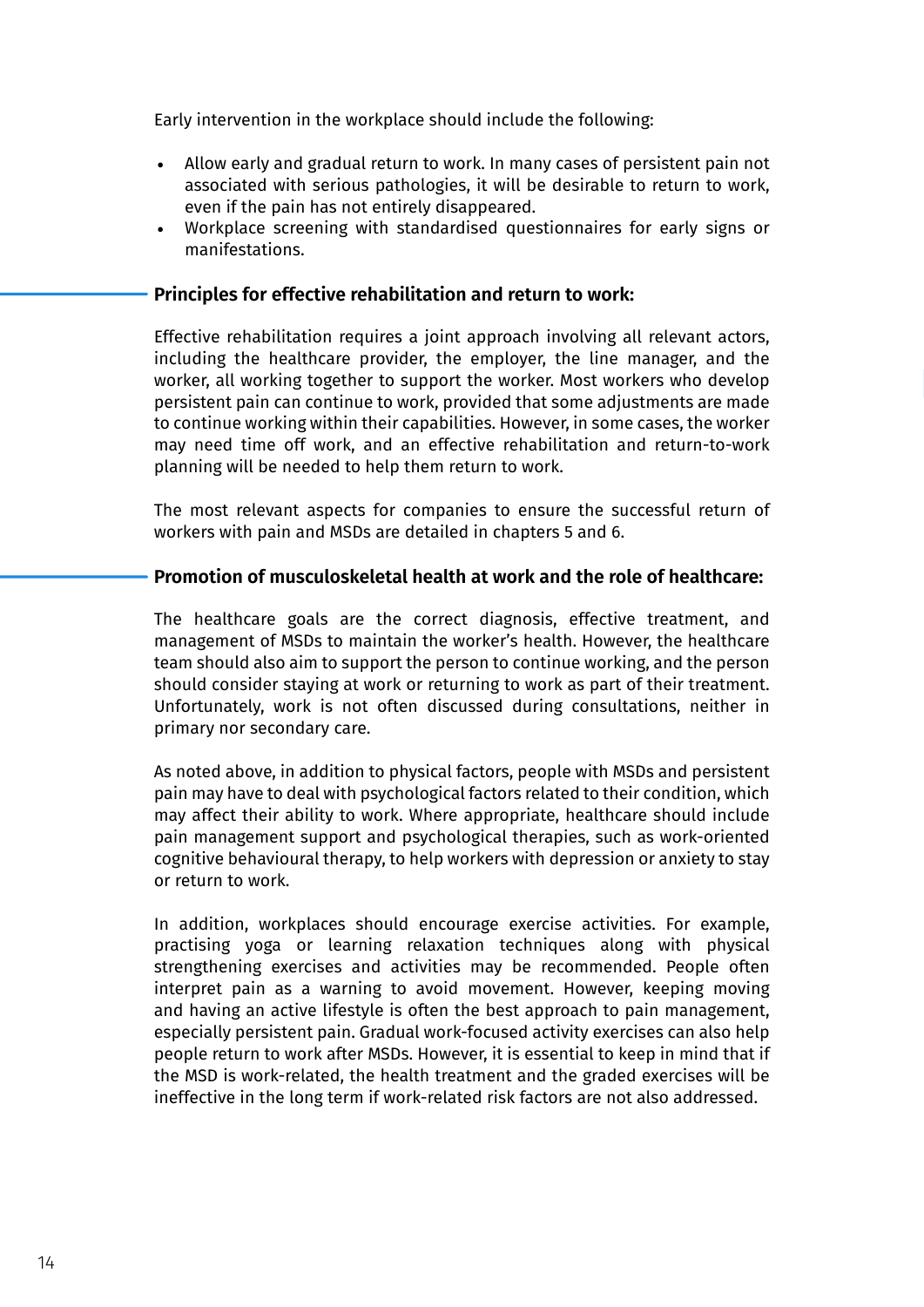The following tips can help a worker when talking to a health professional about work:

- Explain what work you do.
- Explain that you want to find a way to continue working and that the way to do this is part of your treatment.
- Make a list of the work-related activities that you have difficulties with, when symptoms occur and worsen.
- Make a list of possible solutions you have come up with.
- Discuss strategies you could use to manage your symptoms and pain at work.

#### **Good practice in the treatment of musculoskeletal disorders in the workplace. Chapter 4**

Contrary to common belief, work should not be perceived as an obstacle to recovery from MSDs. On the contrary, work is the primary source of social interaction for most people, and losing one's job would increase the risk of health problems. It is important to note that there is no reason to believe that work is detrimental to people with a MSD and pain. In fact, for most, the physical burden of work is less than the burden of exercise or daily activities recommended for all those suffering from pain. However, despite the benefits of returning to work, the process can be complex.

A common obstacle is the existence of erroneous beliefs about pain, such as the belief that work damages the body or that sitting incorrectly is the source of pain. These thoughts are associated with increased pain, fear, and worry. In addition, co-workers may share these thoughts, which can lead to stigmatisation and questioning whether the person in pain will be able to perform their job efficiently in the future. Therefore, the education and involvement of workers, co-workers, managers, and even employees are excellent starting points.

Nevertheless, adjustments in both ergonomics and the workload may be beneficial for some, but not for all. For example, a gradual return to work or the possibility of working from home on one's schedule may be ways of adjusting to new routines or periods of peak pain. Thus, returning to work is often a relevant goal for most people with an MSD. Some will need to adapt their working hours part-time, while others will need to have work adjusted to their current capabilities. Working, despite some pain, should be possible, to avoid the negative health effects of absence due to sick leave or unemployment. Examples of adaptations can be found below.

#### **The Worker self-management of MSDs and their symptoms.**

Workers must be able to manage their pain. Self-management involves the person finding ways to move around without aggravating symptoms, finding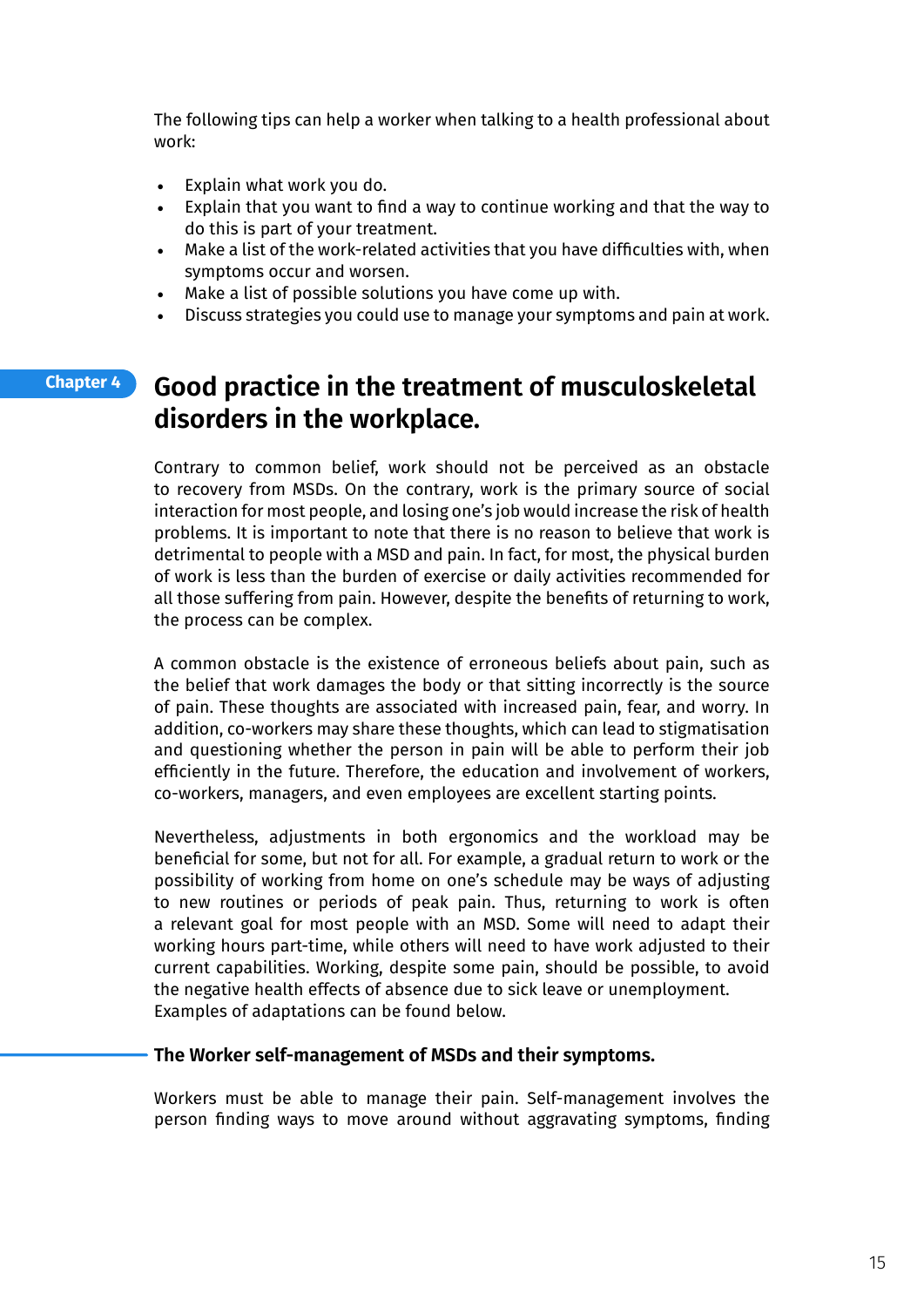out which pain relief options work for them, and other strategies to avoid or carry out activities with tolerable pain levels, including at the workplace. These strategies may include adaptations to the pace of work, organisation of tasks to avoid fatigue, management of breaks and exercise, use of relaxation, etc. Selfmanagement can also be used to set goals for the individual to help achieve behavioural changes that may improve symptoms or the quality of life. In addition, it also involves finding high-value treatment and therapy options (see chapter 5).

#### **Examples of pain self-management:**

It is important to maintain activity as much as possible, to learn how to control pain, and to have an understanding work environment that provides support in pain management:

- Maintaining movement, physical activity, and exercise: walking at work, using a break room in workplaces with space for stretching, exercise, etc.
- Pace yourself: Finding the right balance between activity and rest is crucial for pain management. It is important for the worker not to overdo activity on a good day, but also not to avoid activity entirely on days when there is more pain. Working for shorter periods and then taking a short break is better than working for a more extended period before taking a long break. It can be helpful for an employee to record their activities and highlight times when pain or fatigue is causing them difficulty to detect any pain patterns. However, it is also necessary to avoid hypervigilance to pain, as this can be a barrier to recovery. Workers who develop a constant vigilance to their pain but do not have a specific pathology that causes it, can record the achievement of physical activity goals rather than keeping a record of pain intensity. This can reduce their anxiety and improve their quality of life and job satisfaction.
- Relaxation and mindfulness techniques: learn relaxation and mindfulness techniques and use them in the workplace.
- Seek advice from health professionals.
- Take time off for treatments and therapies/courses to receive appropriate treatment and therapy when necessary.

#### **How to support self-management:**

- The individual: To Understand that managing MSDs at work takes time. Also, to realise that others have an important role to play in pain management. To receive information to help manage MSDs at work and share it with others.
- Government: To Increase awareness and participation in access to work programmes and provide additional assistance to employees working in small organisations. To Invest in more specialist nursing roles and ensure that health professionals see work as a clinical opportunity rather than a barrier.
- Employer: To Understand the possibilities as an employer concerning people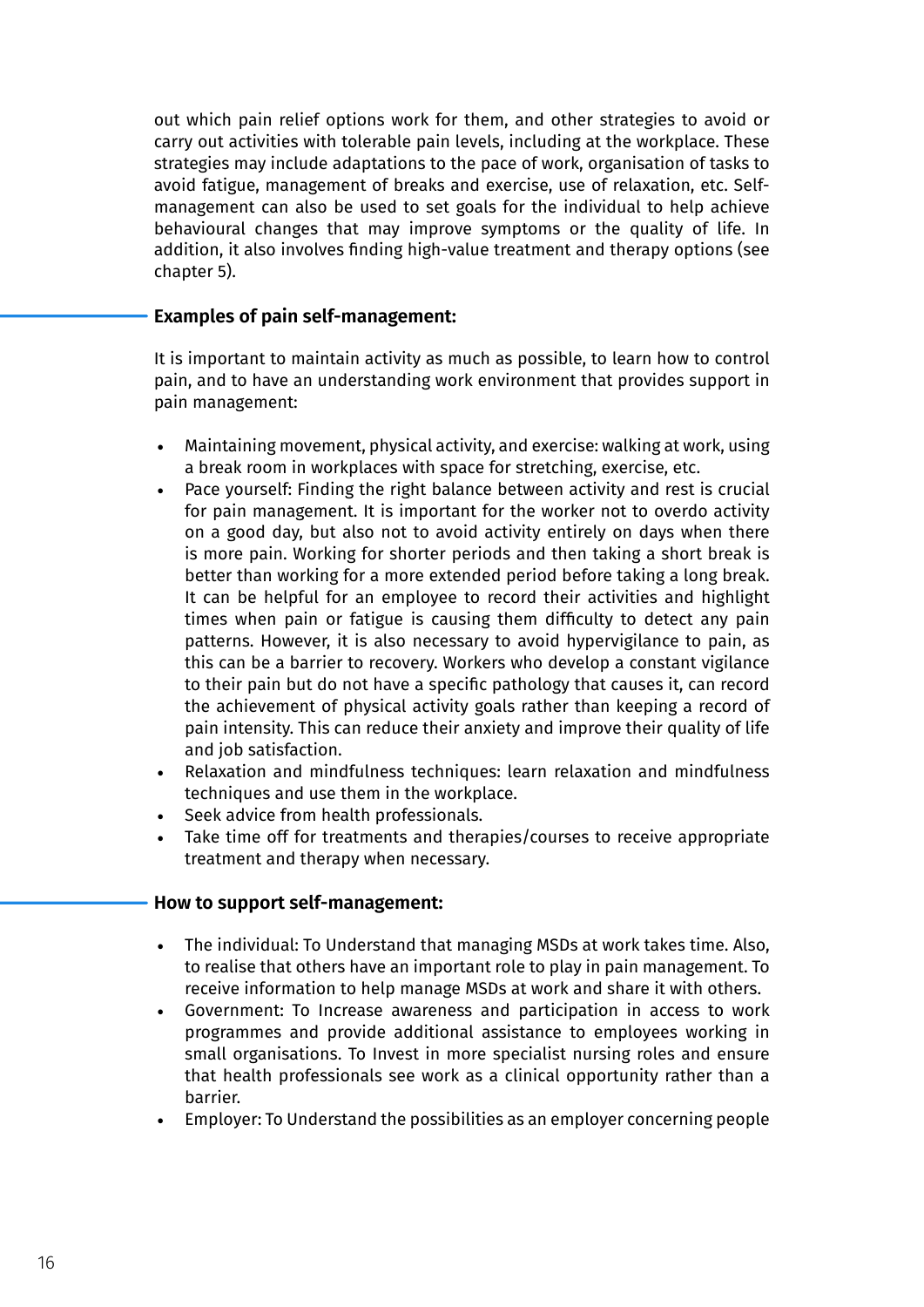with disabilities and long-term health problems. To Try to help employees with MSDs to feel like a valued and integrated part of your workforce. To Invest in resources to educate employees about health.

- Manager/Boss: To Build a good relationship with employees suffering from MSDs. To Be proactive: to seek information about MSDs and to ask the employee how they can be helped to perform the job. To Consider both mental and physical health. To Take opportunities to praise an employee with an MSD when they have performed well.
- Co-workers: To Be informed about MSDs and chronic health problems. To Understand that people with MSDs need to work differently.
- Family and friends: To Learn about MSDs and pain. To Understand that the time following the onset of the first symptoms and diagnosis is probably the most difficult. To Be aware that friends or family members with MSDs may have to make sacrifices in their home or social life to continue working.

#### **Adjustment and adaptation of the workplace.**

Workers with an MSD that affects their ability to work and whose needs have been adapted at work have a better quality of employment than those whose needs have not been adapted. Workplace adaptations are associated with improved career prospects for people with an MSD. In addition, these adaptations lead workers affected by an MSD to report lower work intensity, lower stress levels, and a better work-life balance, all of which contribute to greater sustainability and performance at work.

Individual measures must be tailored to the person, which is an important point, as an individual's needs will vary depending on health, personal and workrelated factors. Therefore, good communication with the person is essential to determine the support they need. Conversations should cover the person's symptoms and how they vary, what tasks they find difficult, what support they need, etc. Sometimes a simple conversation with the worker may be enough to identify their needs, although it is important to seek expert advice when necessary.

Collective measures to prevent MSDs across the workforce and make workplaces more inclusive can reduce the need for individual adjustments and adaptations for people with MSDs. Workplace adaptations should be planned with a focus on the person's ability to work (their capabilities, not their disabilities). Adaptations may include changing tasks, equipment, and workplace, modifying work patterns, and providing support. Often a combination of several measures will be necessary.

It is essential to review the measures and make additional changes if the worker's condition changes: more than 40% of people with persistent pain who have adapted to their workplace believe that further adaptations will be needed in the future, demonstrating that a single adaptation is unlikely to be sufficient.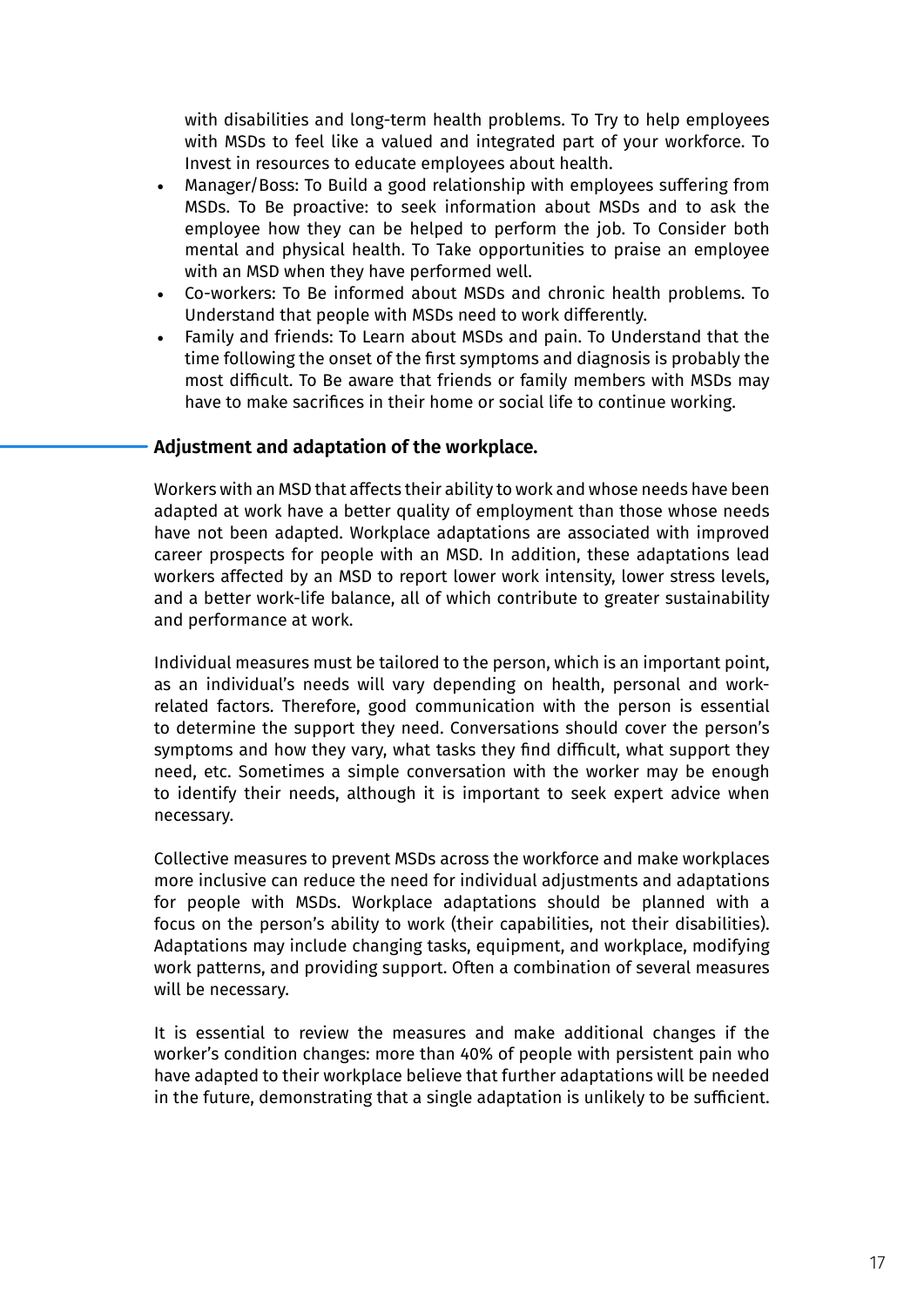#### *Examples of adjustments:*

- Changing or modifying the tasks that are part of the job.
- Allowing flexibility in duties and responsibilities.
- Swapping specific tasks with colleagues.

- Reducing or avoiding activities that are difficult or that worsen the symptoms: maintaining the same static position (sitting or standing) for a long time, repetitive activities, etc.

#### **Design and layout of the workstation.**

It is necessary to ensure that the workstation layout is designed to be as supportive as possible. This can be done through simple changes, such as using different tools or changing the layout to ensure that people can reach the tools they need to do their job properly.

Thus, several tools or equipment can be used to enable workers with persistent pain to continue working and which do not have to be complex or expensive to implement.

#### *Examples of adaptations and tools:*

- Adapting the mouse and keyboard to the individual: Many types of computer mice and keyboards are available today, in different shapes and sizes. Some are adapted for the right or left hand, and others are upright or semi-vertical, which may be more comfortable. For example, suppose a low-profile keyboard is used; in that case, it will allow the hands not to be tilted at a high angle when typing, to keep the wrists in a neutral position, or if a keyboard without a number pad is used, or a compact keyboard, narrower than a standard keyboard, will allow the mouse to be used closer to the body.

- Use of ramps to help move loads or redesign work processes. These can reduce any risks identified in a manual handling risk assessment. Even more simply, trolleys or powered hand tools can be implemented.

It should be emphasised that such ergonomically oriented adaptations can be helpful in helping people to stay at work. However, programmes to prevent and manage MSDs and work-related pain should not be based on investing large amounts of financial resources in ergonomic furniture, as ergonomics-based interventions have not been shown to reduce the prevalence of work-related pain and MSDs significantly. Instead, they should be understood as part of a broader solution, including the ones addressing all factors related to MSDs.

#### **Design and layout of the workstation.**

Workplace flexibility means offering people the choice of when, where, and for how long they perform work-related tasks. For example, people with persistent pain need to have a flexible start time, as people often feel more pain and stiffness in the morning and may take longer to activate than people without pain. Flexible working can be implemented in a variety of ways. However, it is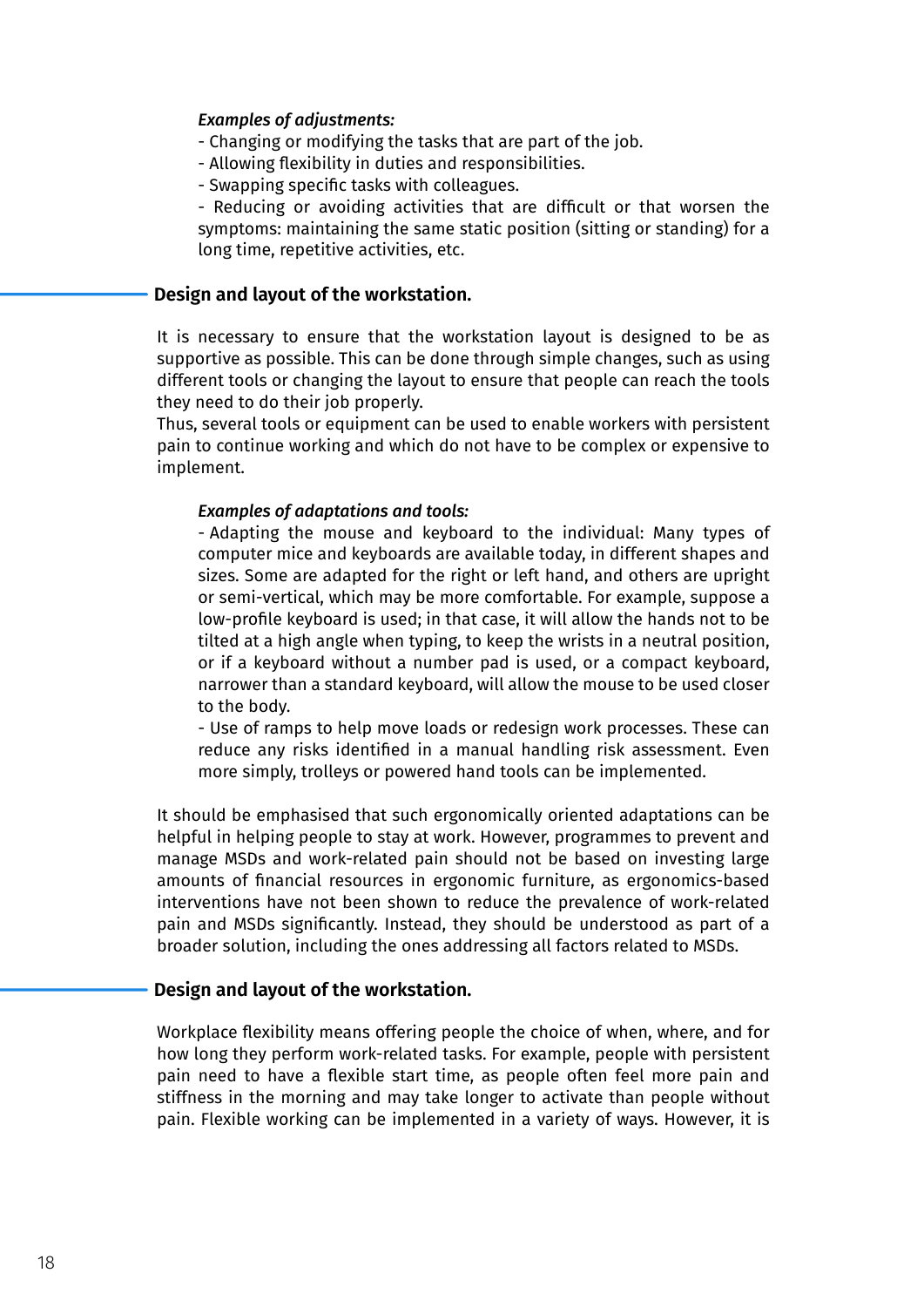often mistakenly thought to be exclusive to maternity or paternity leave or a privilege rather than an arrangement. It can include changing working hours and adopting a more flexible approach to start and finish times, reducing working hours, or choosing different days that suit the worker better, whether permanent or fixed-term, full-time, or part-time.

It can be useful, for example, to avoid rush hour commuting to work or to be able to work fewer hours on a "bad day". Like this, flexible working can be essential when there are periods of pain flare-ups, new treatments are being applied, or to help people get to medical or physiotherapy appointments.

Flexible working hours, where a person can choose which days to work, are also a method of increasing productivity. In this way, an employee who has scheduled treatments (medical, physiotherapy, etc.) can adapt their working hours to attend medical appointments without being absent from work.

#### *Examples of flexibility:*

- Part-time work: working fewer hours than usual each day (or fewer days per week).

- Job sharing: two people do a job designed for one person and split the hours.

- Flexibility in the start and finish times: choosing when to work outside the defined mandatory or core hours (this may include the possibility to accumulate hours and then take them off).

- Compressed hours: working agreed hours on fewer days.

- Staggered schedules: different start, break and finish times for employees at the same workplace.

- Teleworking.

#### **Teleworking:**

Teleworking means working remotely. The use of telework can help workers with persistent pain to manage their symptoms, treatment, and work. For example, for people with MSDs, flare-ups can be more easily managed at home, and the perception of control over fatigue or other symptoms can be increased by not having to travel or commute. In addition, workers have more freedom to take short breaks and get up to stretch and walk around than in the office.

Teleworking can be occasional or regular. If teleworking is regular, it is important that workers are not isolated and that workplaces involve their workers in normal activity, even if they are working from home. This is important, as social isolation can be a barrier to recovery for people with persistent pain, and work is the main way of socializing for many people. However, working from home can carry other risks. Any equipment used at home or in another workplace must be similar to that used in the workplace. Workers should ensure that they have a regular work routine and monitor working hours, separate work and home life by creating an office-like environment and taking regular breaks to move and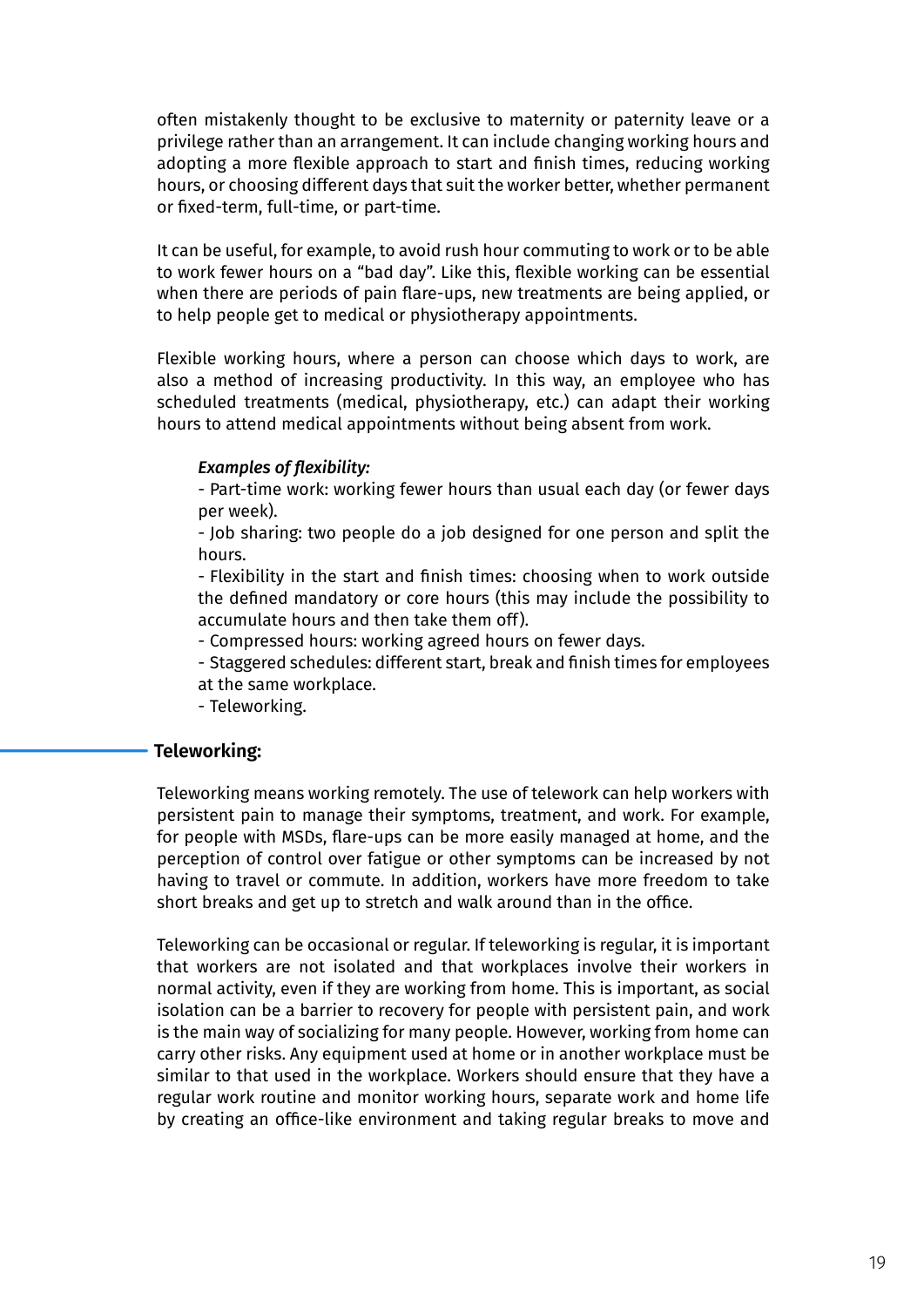walk around. In addition, other risks, such as excessive working hours, need to be carefully managed.

Following the Covid-19 pandemic, which has led to many workplaces being forced to use telework for the first time and the necessary organisational measures being taken, more employers may see the benefits of offering telework in the future, not just for individuals but for the whole workforce.

#### **Taking breaks:**

Allowing workers to take breaks to change posture or cope with fatigue during the most demanding tasks is essential, and it is not resource-consuming as it does not involve the purchase of any equipment. For a worker with an MSD, short, regular breaks to walk or stretch are beneficial. For example, it is recommended that all workers take a break every 20 minutes from sitting. Ideally, workers should have enough control over the way they work to take breaks to rest, move or change their posture when needed. Breaks from sitting, standing, repetitive or physical work are important. Based on current scientific evidence, such recommendations based on increasing breaks are considered a better and healthier intervention than recommending a specific way of sitting for the entire workforce (e.g., straight back). Like this, the development of workrelated MSDs in healthy workers can be prevented, and workers with persistent pain can continue working.

#### **Task rotation and redistribution of work:**

Rotating tasks between different workers within the same organisation is a measure that can generate positive effects. One employee can perform the tasks of another one for a short period and then return to their original tasks. Task rotation systems, where work is scheduled so that workers switch tasks, can benefit an organisation by promoting flexibility, healthy variability in movement, skills development, and employee retention. It is advisable not to let the same employee perform a repetitive manual task for prolonged periods, as this can aggravate musculoskeletal pain. However, it is important to underline that rotating tasks with another employee for a certain period does not automatically eliminate the ergonomic risk.

Redeployment involves moving a worker to a new position within the same organisation. Although additional training may be required, workers' skills and experience can often be transferred to the new job tasks. Many companies adopt the strategy of initially looking internally for employees to fill vacant positions and promoting their employees' transfer to new tasks, thus avoiding the expense of hiring someone completely new.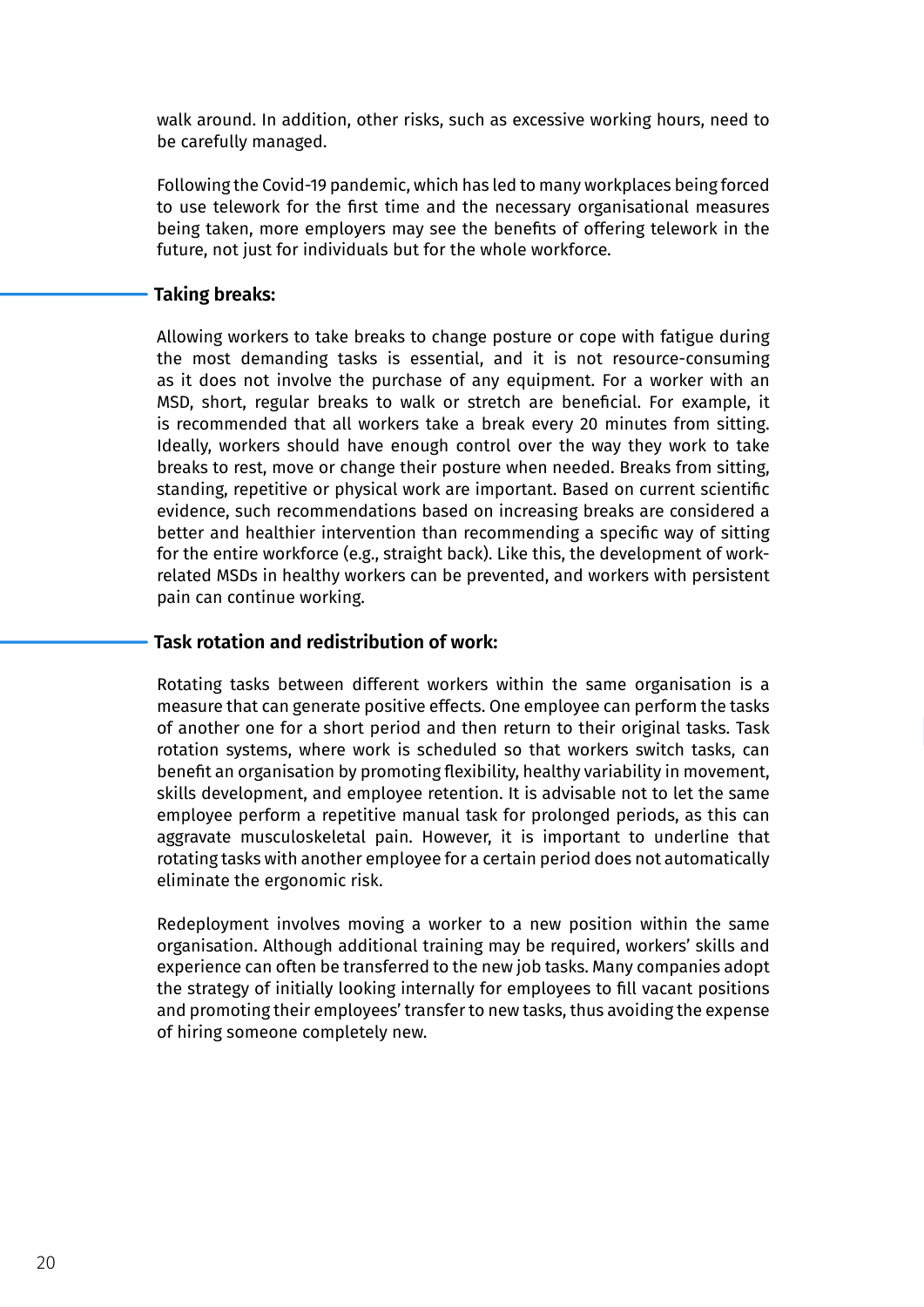#### **Adoption of measures in physically demanding work:**

Physically demanding work presents more difficulties in applying adaptations for people with MSDs than sedentary work. However, there is a large amount of guidance on how to balance the physical burden on workers, including concerning manual handling, exposure to vibration, and repetitive work:

- Modulate the physical demands of the job, including heavy lifting and carrying, repetitive work, forceful movements, static postures, fast-paced work, and exposure to vibration.

- Provide handling equipment for heavy loads.

- Allowing greater individual control over the performance of tasks.

- Provide more breaks and allow flexibility for taking breaks.

- Swap heavy tasks with co-workers or provide the individual with peer support for specific tasks.

- Educate about the importance of maintaining an active lifestyle and the benefits of strength and resistance training. Physical fitness is especially important in physically demanding jobs.

- Limit shift work and overtime.

- Provide measures to reduce physical work demands for all staff.

In most situations, activity and movement at work are safe despite the pain. A quality intervention to help reduce musculoskeletal disorders in employees with physically demanding jobs is considered to be facilitating access to physical exercise and muscle strengthening programmes. It should be borne in mind that the effects of these programmes start to become evident a few months after the start of it and must be sustained over time to be effective.

#### **Evidence-based best practices for pain management in MSDs: example of low back pain. Chapter 5**

Among the MSDs reported annually by the working population, low back pain represents the leading cause of absenteeism and incapacity to work above neck or limb pain. Therefore, due to its impact and prevalence, scientific knowledge on low back pain is considerably more extensive, and, in many cases, its general findings can be extrapolated to other MSDs.

In this chapter, interventions that, contrary to popular belief, are considered to be of low value will be presented first, followed by interventions of high value, together with practical examples. In this sense, companies should consider high therapeutic value treatments to promote flexibility, adaptability, and understanding of their employees' situation and thus reduce the bias of absenteeism.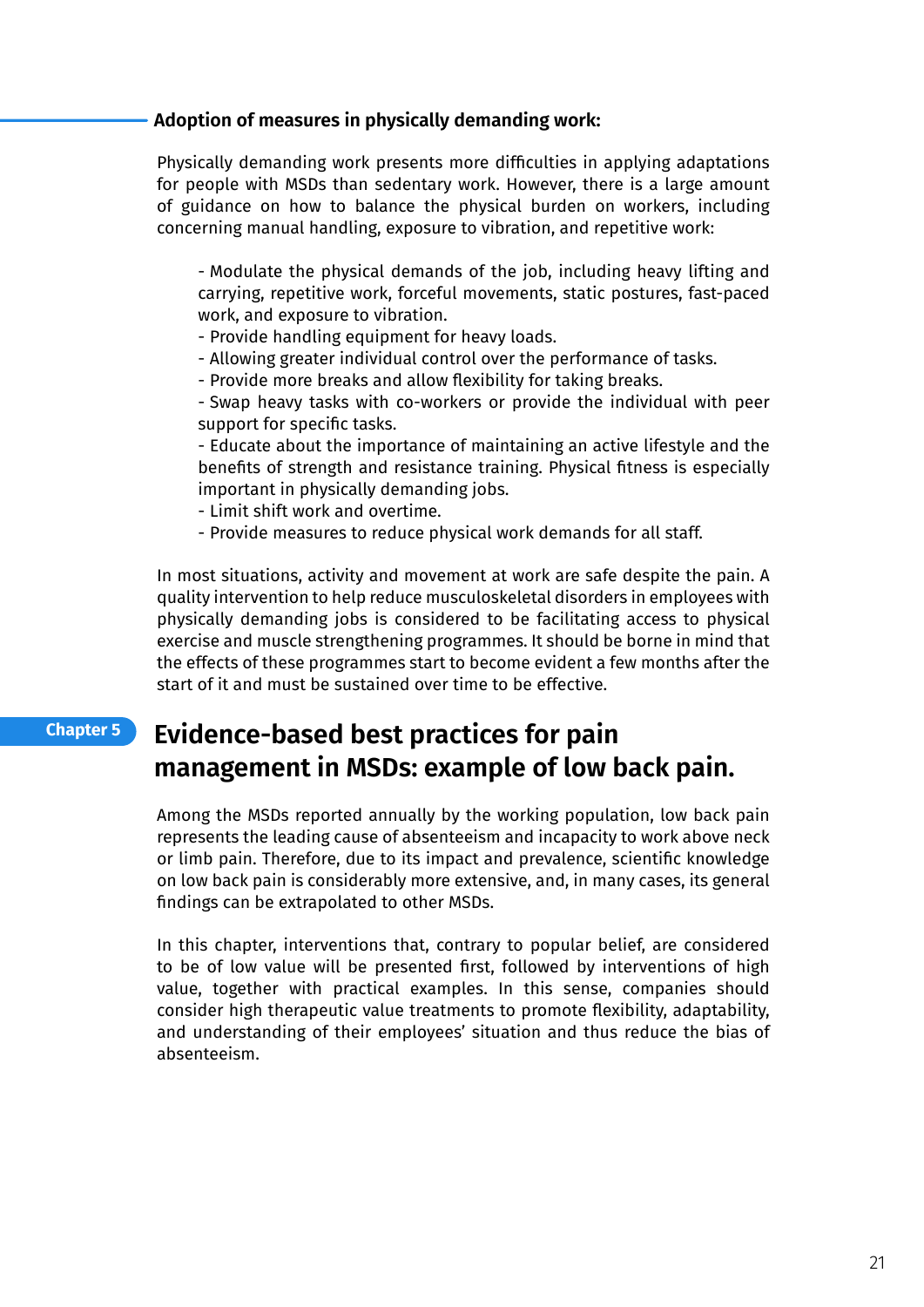#### **Low-value interventions and treatments:**

Low-value care consists of health care interventions with little or no benefit to the person. In addition, low-value care prolonged over time can be detrimental, as it can mean that people with MSDs and pain are kept away from high-value care, and the health problem is exacerbated and perpetuated.

Low-value care includes excessive referral for imaging tests when there are no warning signs, unwarranted/unjustified surgery, and indiscriminate pharmacology. It also includes ergonomic messages that affirm that it exists a correct posture to avoid musculoskeletal pain.

#### *Diagnostic imaging and low back pain:*

Although both acute and degenerative tissue changes can be easily identified by imaging techniques such as magnetic resonance imaging, there is no direct relationship between tissue damage and the degree of pain. Furthermore, alterations in spinal anatomy are quite normal even in healthy people without pain, although in proportion they may be seen more frequently in those with pain. Furthermore, there is little evidence that changes in spinal anatomy should have any predictive value in relation to future pain and disability.

A study published by the American College of Radiology found that imaging scans of the lumbar spine were inappropriate in more than 50% of cases, highlighting that imaging should only be performed in cases of suspected severe pathology. Furthermore, imaging is associated with higher medical costs, higher consumption of health care resources, and more absences from work.

#### *Unwarranted/unjustified surgery:*

Spinal fusion is a frequently used surgical intervention for different spinal tissue conditions. However, there is a lack of evidence to support its use compared to more conservative non-invasive treatments such as multidisciplinary rehabilitation (discussed under high-value treatments below). In addition, it is a costly procedure associated with potentially serious side effects. In this regard, before any surgery is performed, individuals should be informed of the potential benefits and harms, and a second opinion is recommended.

As with diagnostic imaging, the assumption that there is a linear relationship between operable tissues and pain is erroneous. We now understand that disabling pain in MSDs is a much more complex condition and that surgery cannot always resolve it. In fact, most studies that have examined the effect of surgery on chronic low back pain do not show a superior effect compared to placebo. Considering that surgery sometimes aggravates the pain condition (e.g., through nerve damage), it should be avoided unless specifically indicated and having ruled out other conservative approaches.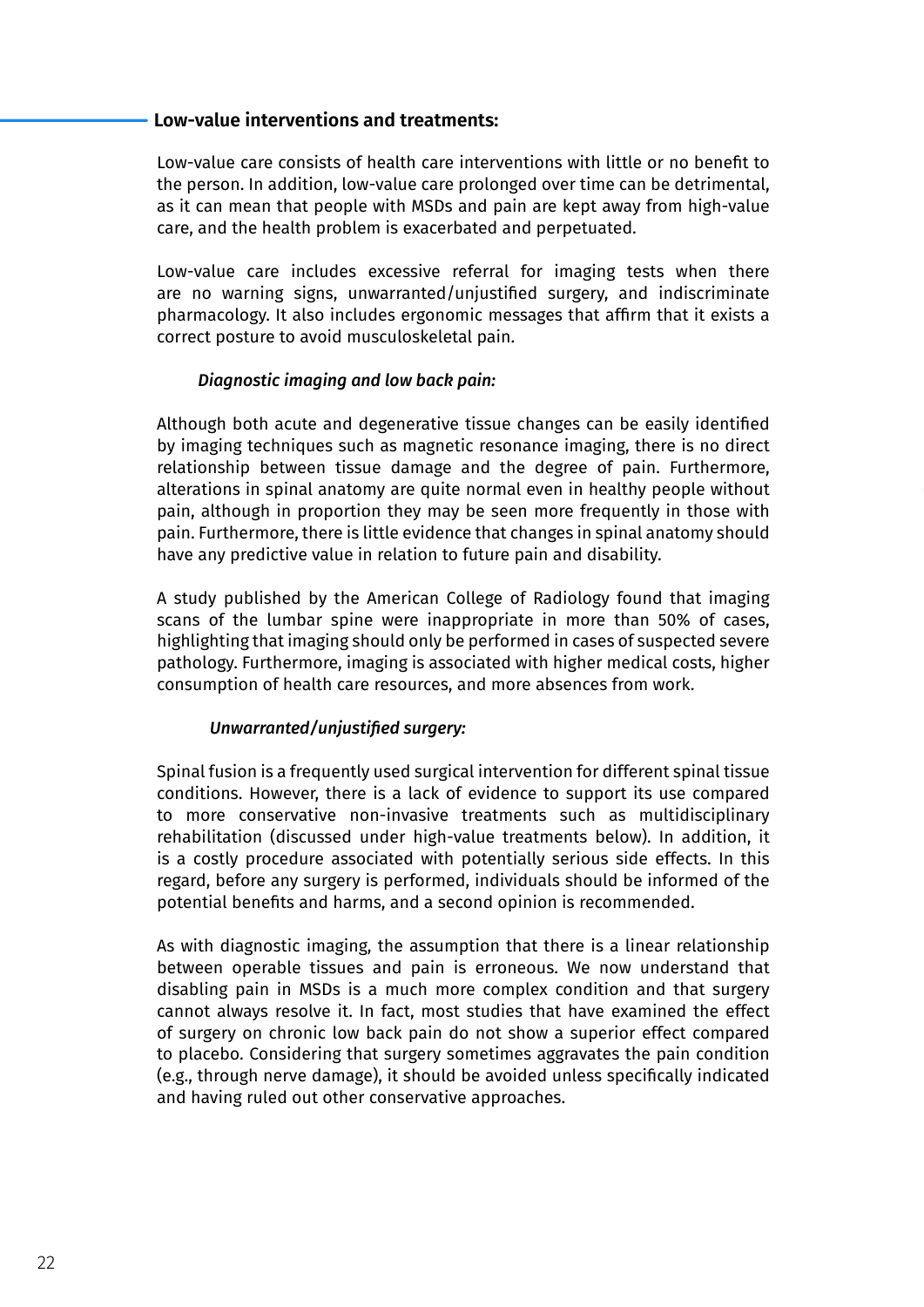#### *Indiscriminate pharmacology:*

While opioid-based treatments have proven to be very valuable in treating some cases of acute pain (e.g., immediately after surgery), their long-term use for persistent musculoskeletal pain is not only problematic, but it may even increase the problem, as it has been associated with increased disability. In addition, the opioid-based pharmacological treatment for persistent low back pain is no more effective than other pharmacological options. However, more severe adverse effects have been proven.

In summary, using any type of opioid-based treatment as a first-line treatment is not recommended. Even in the case of second-line treatment, opioids should only be used in specific situations with a careful selection by a pain specialist. It is important that opioids are not substituted for other pharmacological treatments in people with persistent and disabling pain, but they have to be considered high-value care treatments.

#### **High-value interventions and treatments:**

For a treatment to be considered high-value care, it must have a positive net effect on the individual (i.e., the benefits outweigh the risks). In the long term, it is believed that high-value care can reduce the currently excessive economic burden of musculoskeletal pain by preventing over-medicalisation and the use of costly and unnecessary diagnostic and interventional or surgical procedures.

High-value care includes self-management education, psychological therapies, and therapies based on exercise and an active lifestyle.

#### *Self-management education.*

If pain persists despite advice to remain active, high-value care will focus on the person's ability to manage day-to-day living with pain.

Self-management can be defined as "the individual's ability to manage symptoms, treatment, physical and psychological consequences and lifestyle changes inherent in living with a persistent condition". For an optimal implementation, it requires an interactive collaboration between the practitioner and the patient and can be subdivided into six components:

#### **1. Problem-solving:**

A process that begins with problem identification and continues throughout the intervention until the problem(s) is (are) solved, with patient-clinician (e.g., physiotherapist) consensus. For example, in collaboration with one or more health professionals, a person suffering from persistent low back pain may describe the problem(s) to be solved by the chosen management strategy and agree on relevant goals, which can be objectively or subjectively quantified to assess progress.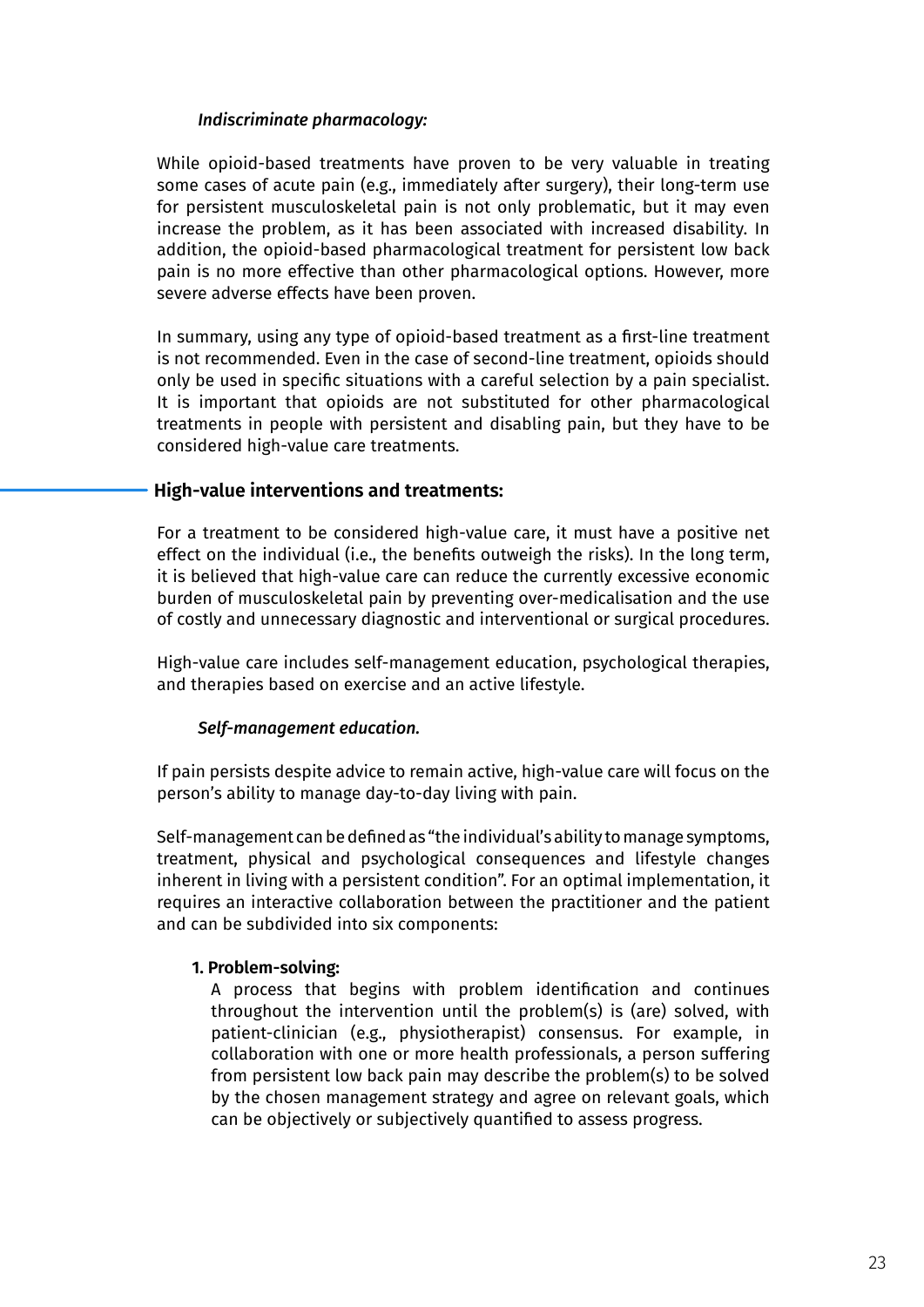#### **2. Resource utilisation:**

A process of measuring and deciding how a person's available resources, such as material objects, physical, temporal and spatial conditions, or personal characteristics, could be integrated into therapeutic planning. For example, for a person suffering from chronic low back pain who is comfortable with the use of technology, it might be helpful to use mobile applications that allow the monitoring of physical activity levels throughout the day.

#### **3. Goal setting and 4. Action planning:**

The process of setting individual goals of relevance to learning and problem solving related to a person's condition; and the act of managing these goals over a set time frame according to their situation.

#### **5. Adaptation:**

the process of determining the specific content that the person with pain will receive, the contexts surrounding the content, and the channels through which the content will be delivered. For example, an office worker suffering from persistent low back pain may need to use an alarm clock that rings every hour as a reminder to get up and move around (e.g., to get a glass of water).

#### **6. Decision-making:**

A process based on professionals' experiences in relevant contexts, frames of reference, and individual capabilities, which recognises the preferences of the person with pain for the choice of treatment or management plan.

In addition, health professionals should be able to provide structured support (e.g., action plans and goal settings) to enable the person with pain to continue supporting self-management. Besides, self-management should aim to reduce disability, avoid the assumption that pain equates to harm and dependence on costly and ineffective treatments, and promote autonomy.

A goal for the health professional is to support people with pain to take responsibility for controlling and managing their condition. However, while self-management is essential, additional support is required in many cases. Therefore, self-management should be considered part of the overall treatment of the person with pain, but not the only intervention.

Finally, healthcare professionals should be aware that musculoskeletal pain is strongly associated with a sedentary lifestyle, as well as with poor general health (e.g., being a smoker or being obese). Therefore, and to the extent that the person with pain is motivated to change, practitioners should include education on "healthy lifestyle choices" to stay active and functional (e.g., work and other activities), as well as advice on secondary support as part of the strategy for selfmanagement of pain and disability.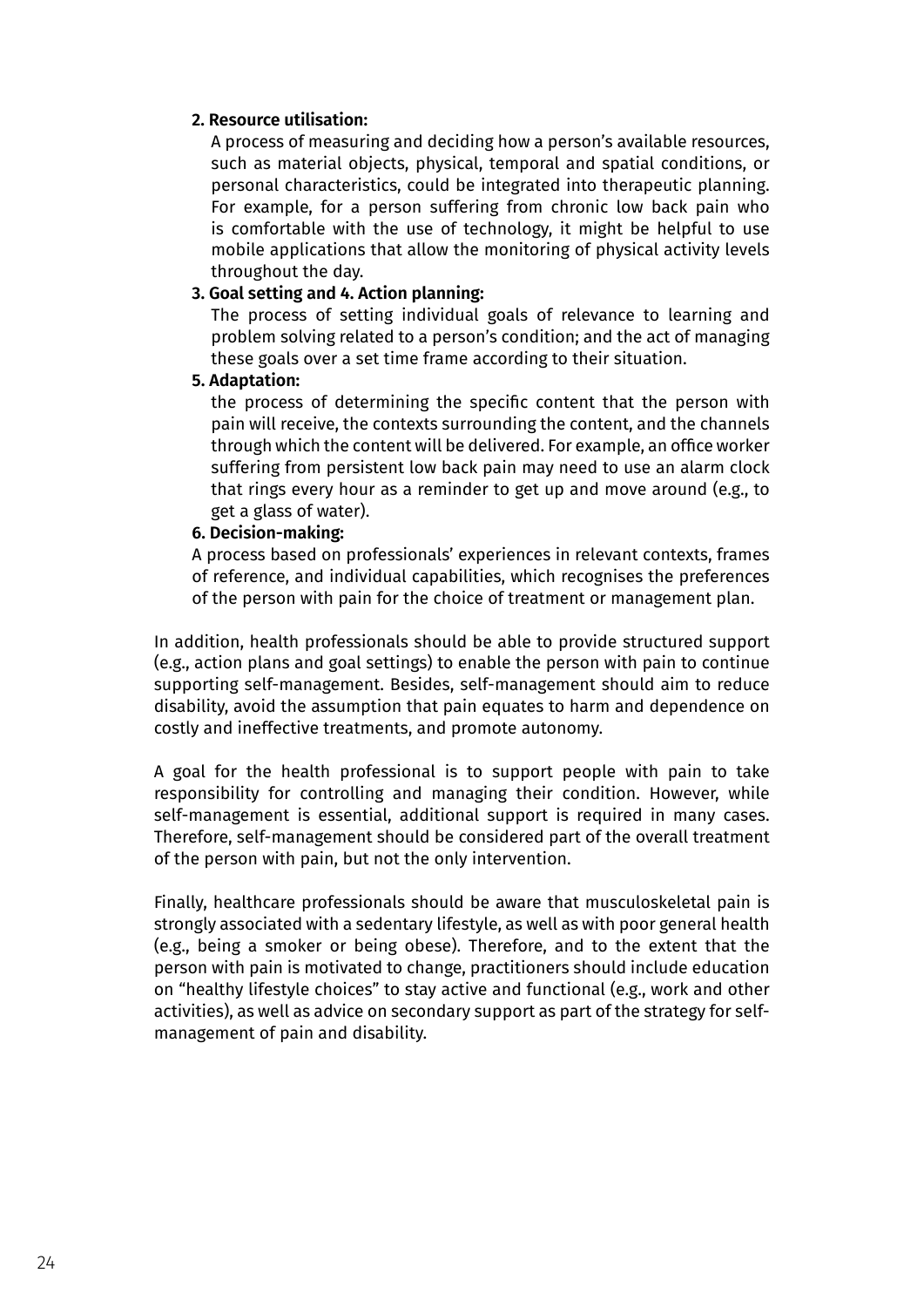#### *Psychological therapies.*

Clinical guidelines also recommend combining physical and psychological treatments for persistent low back pain and other types of pain in MSDs. Cognitive behavioural therapy, relaxation, and stress reduction through mindfulnessbased interventions are examples of psychological treatments recommended as complementary treatment options. These therapies are already offered in some countries, but they are expensive and/or rarely available to workers.

#### *Walking-based programmes.*

People with persistent low back pain may benefit from walking-based programmes associated with positive changes in metabolic parameters and the psychological state. Walking is considered a non-specific physical activity that provides general and specific aerobic activation of large muscle groups. In addition, this type of physical activity is safe and is associated by those who do it with increased satisfaction and adherence to it.

Walking as a therapeutic intervention effectively reduces pain and disability in people with low back pain in both short and long-term effects, as pharmacological treatment, but without any associated risks or adverse effects. In addition, if a walking-based programme is combined with other types of activities such as mind-body therapies (e.g., yoga or mindfulness) or strength training, it shows further beneficial effects on cognitive function, strength, balance, and flexibility.

The health benefits of walking on mortality appear to flatten out after approximately 10,000 steps per day. Since walking does not appear to have negative consequences for people with MSD pain, it is also advised that they accumulate a minimum of 10,000 steps throughout the day. People can calculate the number of steps using a pedometer, which is also helpful to increase adherence. If they do not have a pedometer, they can walk 30 minutes a day, five days a week, according to the American College of Sports Medicine (ACSM) guidelines.

#### *Mind-body therapies.*

As already mentioned, there is no evidence that shows that one specific type of exercise is better than another. Therefore, other individual or group physical activities such as Tai Chi or Yoga can also alleviate pain intensity and improve functional disability. In addition, the practice of Yoga can provide the person with pain with various physical and mental benefits, such as pain relief, improvements in flexibility and mobility, body awareness, postural stability, and mental wellbeing.

For people with persistent low back pain, practising Tai Chi or Yoga for 40-60 minutes twice a week may improve disability and functionality, as well as reduce the intensity and duration of their pain.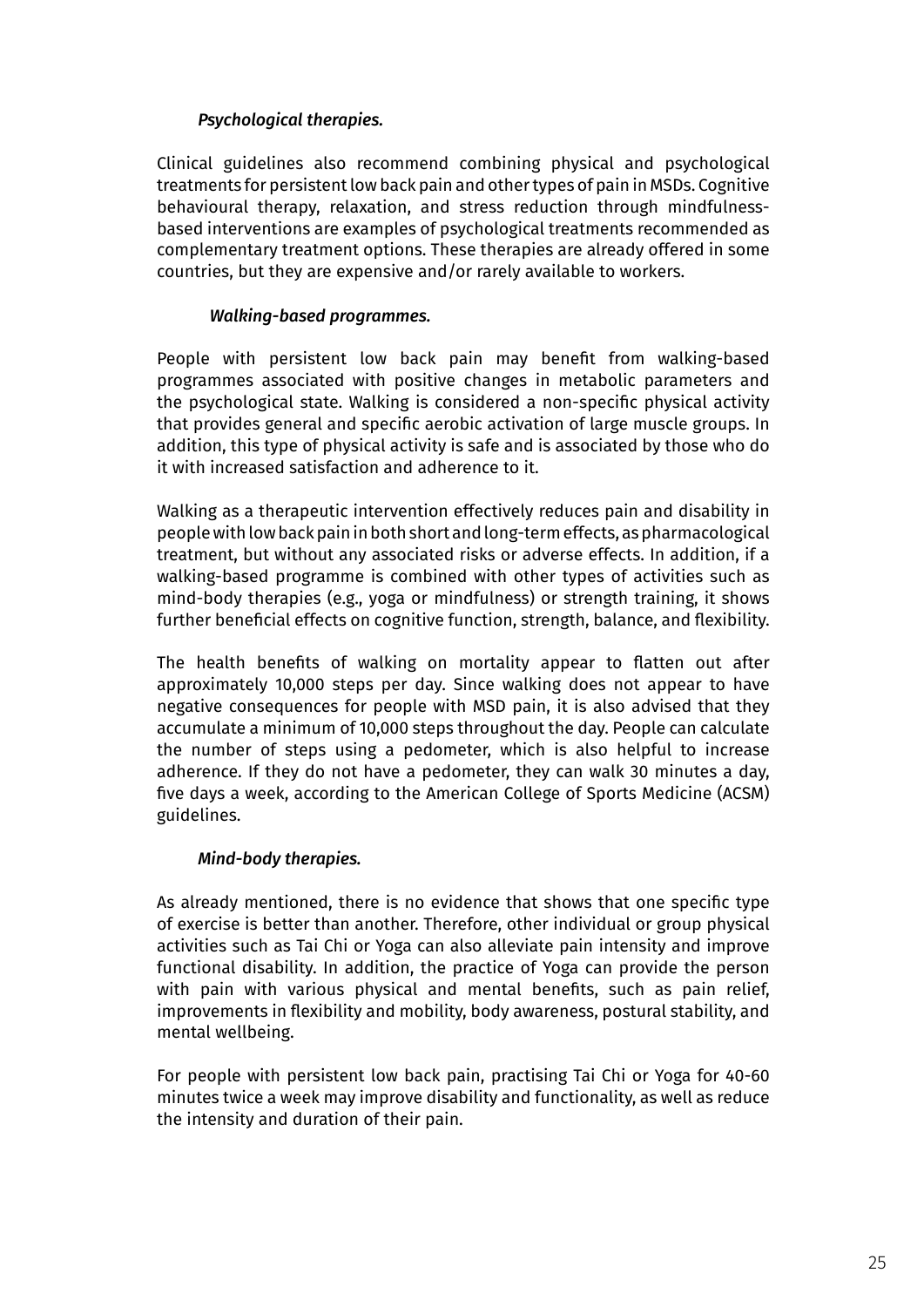#### *Aerobic and strength training.*

Most people can benefit from a combination of aerobic and strength training. Depending on each person's problems, the health professional may prescribe a higher or lower dose of exercise and intensity. Training that involves large muscle groups and whole-body movement, with multi-joint exercises, offers more benefits than specific mono-joint exercises in a single plane of movement. The recommendation should focus on a combination of aerobic and strength training exercises, but always according to the preference of the person with pain, bearing in mind that the ability to do the exercises seems more important than the fact of doing them. For example, a strength training routine could be composed of 6-8 multi-joint exercises, performing 3 sets of 12 repetitions with a sensation of fatigue at the end of each set. This can be repeated 3-4 times a week and combined with 20-30 minutes of aerobic exercise, such as running, walking, cycling, elliptical, or dancing. The Borg Scale of 10 points of Perceived Exertion (10 corresponds to the highest exertion and 0 to the lowest) can be used as a reference to monitor the intensity of the exercise, both aerobic and strength. For aerobic training, we would aim for a moderate intensity of 3-4 and for strength training a moderate-high intensity of 6-7.

#### **Return to work after a sick leave related to a musculoskeletal disorder. Chapter 6**

Generally, work has been negatively related to health and wellbeing. However, it is necessary to know that they can also be positively related and benefit from each other. Work is not necessarily an obstacle to a work-related pain situation. In fact, work activity can be a positive resource for most people with a MSD and persistent pain.

Over the last two decades, the understanding of the causes of pain in MSDs has changed. For example, we now know that MSD pain is more complex than previously thought, as it is likely to be influenced by a wide range of factors, including beliefs, genetic factors, lifestyle, past experiences, and expectations. Similarly, it is important to consider that pain, especially persistent pain, is not a reliable sign of damage or injury to the body. Therefore, it is unlikely that the pain will go away by changing or acting on just one factor. Hence, people with persistent musculoskeletal pain do not need to stop or avoid working but they need to find strategies, such as adapting the job and its tasks or education, to continue working.

It is crucial to understand how health and work influence each other. Research on pain shows that unemployed people are more likely to suffer from musculoskeletal pain and worsen their physical and mental health. It is taken for granted that work provides substantial needs for mental health, such as financial stability and social connection.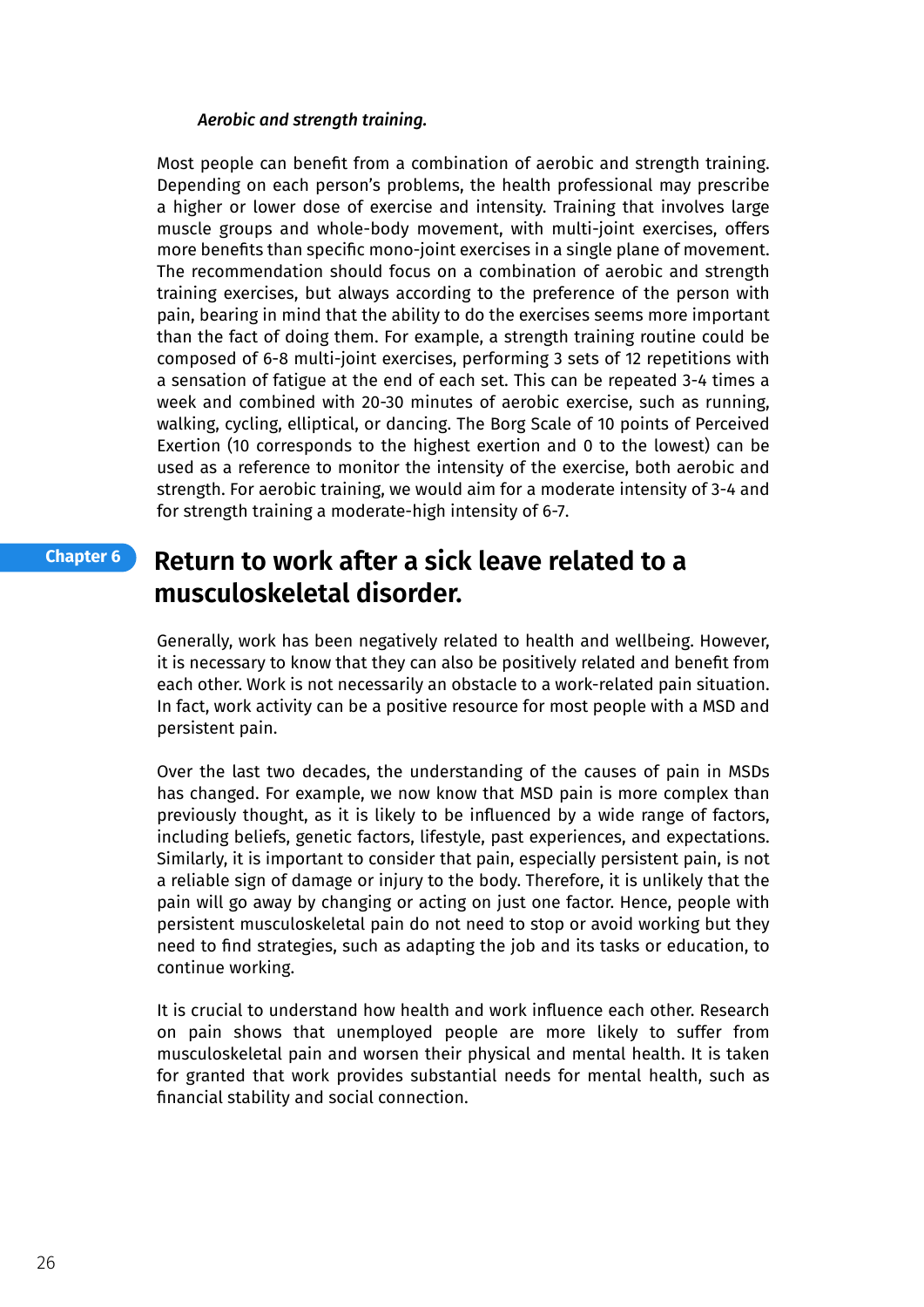Although millions of people worldwide do their job with musculoskeletal pain, no way has been found to support those who cannot perform their work adequately. However, we can ensure that time off work is unlikely to reduce musculoskeletal pain or improve health. Unemployed people with MSDs often feel vulnerable or feel that they are at risk of injury in their work. While it may seem rational to avoid returning to work in these cases, it is important to understand that having persistent pain is compatible with having a functional body and musculoskeletal system. In fact, the perception of pain and the feeling of disability are more likely to decrease if the return to work is facilitated for people with long-term musculoskeletal pain. In addition, these people report better quality of life compared to those who are unemployed or on sick leave. Therefore, it should be a top priority to support and help people with musculoskeletal pain to maintain and adapt their work activity despite the presence of pain, once serious pathologies have been ruled out.

#### *How does unemployment affect health?*

Evidence shows that unemployment has negative effects on health. Unemployment is associated with a high incidence of musculoskeletal pain, long-term illness, and disability. It is also associated with a reduced sense of wellbeing, increased feelings of distress, higher hospital admission rates, and increased consumption of medicines. After understanding the factors influencing absenteeism, the problem of pain needs to be addressed by taking into account biological, psychological, and social aspects rather than focusing solely on biomedical factors such as a diagnostic imaging test.

Research has shown that family and social support, social capital, education, and return to work expectations are factors to consider for an early return to work.

In summary, the evidence points to the fact that, in general, unemployment is strongly associated with poorer physical and mental health, as well as a higher mortality rate, which should challenge the assumption that work is negative for patients with MSDs and pain.

#### *How does employment influence health?*

In our modern society, the job is a source of income and a nucleus for social relations. However, in contrast to the economic ones, the social aspects of work do not depend on wages but rather on the feeling of belonging to a group of people with shared ideas and interests. Moreover, work is an essential part of their identity and social status for many people.

However, while work activity is generally positive for health, certain aspects can suppose a risk to individuals, such as continuous exposure to stress factors. For example, in people with persistent musculoskeletal pain, sustained stress can aggravate their situation, as the presence of pain is a stressor in it self.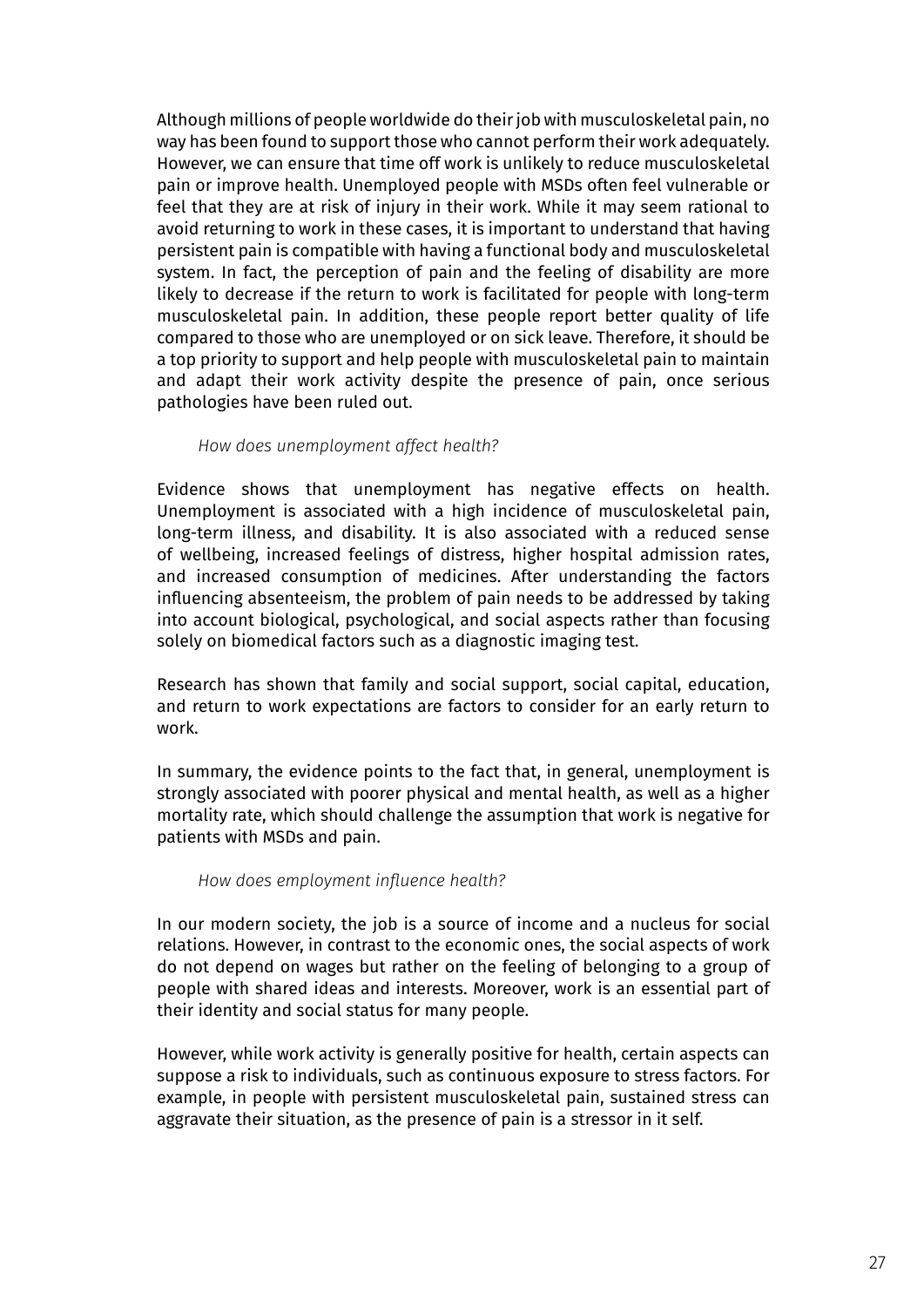#### *How does return to work affect health?*

Returning to work after a period of inactivity improves general health levels, the sense of wellbeing, and anxiety. At a functional level, return to work should also be seen as the final part of the rehabilitation process of a person who has been off work due to an MSD. However, the benefits of returning to work also depend on job security, individual satisfaction, and the interest in keeping it. Moreover, these benefits occur approximately one year after returning to work and tend to maintain for consecutive years.

#### **Principles for facilitating the return to work:**

Return to work measures after sick leave aim to facilitate reintegration into the workplace. Supporting workers with reduced work capacity and skills due to MSDs and pain, promotes health recovery and the reduction of risks of long-term disability. Some workers may not return to 100% capacity, but with appropriate adjustments at work and focusing on the worker's abilities, a progressive return to full function can be implemented.

Return-to-work programmes should focus on three main objectives: 1) to develop and implement an effective strategy for managing illness at work (learning organisations); 2) to increase the number of workers returning to work and staying at it after an illness and sick leave (maintainability); 3) to create positive return-to-work experiences and a healthy and supportive culture for workers.

Vocational rehabilitation should be included in the return to work and is defined as the recovery process of "optimal physical, sensory, intellectual, psychological and social functional levels". This process begins with medical rehabilitation and ends with the adaptation to the workplace. It requires a joint approach involving all relevant actors, from the health care provider to the employer, the line manager, and the worker.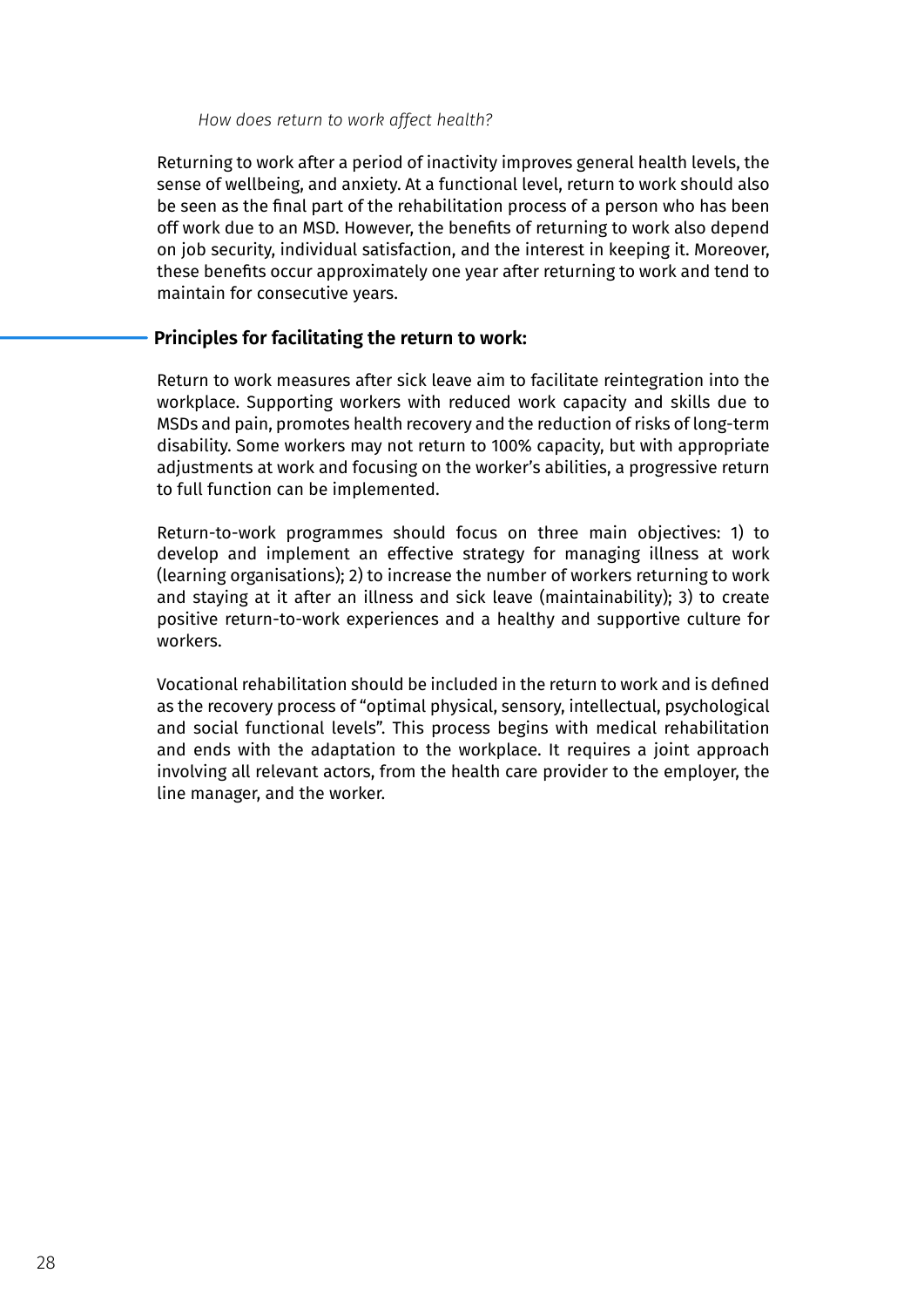## **BIBLIOGRAPHY**

- 1. Ahenkorah, J., Moffatt, F., Diver, C. & Ampiah, P. K. Chronic low back pain beliefs and management practices in Africa: Time for a rethink? Musculoskeletal Care 17, 376-381, doi:10.1002/msc.1424 (2019).
- 2. Alonso-García, M., & Sarría-Santamera, A. (2020). The Economic and Social Burden of Low Back Pain in Spain: A National Assessment of the Economic and Social Impact of Low Back Pain in Spain. Spine (Phila Pa 1976), 45(16), E1026-e1032. doi:10.1097/brs.0000000000003476
- 3. Avoundjian, T. et al. Evaluating Two Measures of Lumbar Spine MRI Overuse: Administrative Data Versus Chart Review. Journal of the American College of Radiology : JACR 13, 1057-1066, doi:10.1016/j.jacr.2016.04.013 (2016).
- 4. Baker, S. R., Rabin, A., Lantos, G. & Gallagher, E. J. The effect of restricting the indications for lumbosacral spine radiography in patients with acute back symptoms. AJR. American journal of roentgenology 149, 535-538, doi:10.2214/ ajr.149.3.535 (1987).
- 5. Black, C. (2012). Work, health and wellbeing. Saf Health Work, 3(4), 241-242. doi:10.5491/shaw.2012.3.4.241
- 6. Borrell-Carrio, F., Suchman, A. L. & Epstein, R. M. The biopsychosocial model 25 years later: principles, practice, and scientific inquiry. Annals of family medicine 2, 576-582, doi:10.1370/afm.245 (2004).
- 7. Brinjikji, W. et al. Systematic literature review of imaging features of spinal degeneration in asymptomatic populations. AJNR Am J Neuroradiol 36, 811- 816, doi:10.3174/ajnr.A4173 (2015).
- 8. Buchbinder, R., Underwood, M., Hartvigsen, J. & Maher, C. G. The Lancet Series call to action to reduce low value care for low back pain: an update. Pain 161, S57-S64, doi:10.1097/j.pain.0000000000001869 (2020).
- 9. Campbell, P., Bishop, A., Dunn, K. M., Main, C. J., Thomas, E., & Foster, N. E. (2013). Conceptual overlap of psychological constructs in low back pain. Pain, 154(9), 1783-1791. doi:10.1016/j.pain.2013.05.035
- 10. Chou, R. et al. Surgery for low back pain: a review of the evidence for an American Pain Society Clinical Practice Guideline. Spine (Phila Pa 1976) 34, 1094-1109, doi:10.1097/BRS.0b013e3181a105fc (2009).
- 11. Christian Uhrenholdt Madsen, Peter Hasle, Hans Jørgen Limborg, Professionals without a profession: Occupational safety and health professionals in Denmark, Safety Science, Volume 113, 2019, Pages 356-361, ISSN 0925-7535, https://doi.org/10.1016/j.ssci.2018.12.010.
- 12. Crawford JO, Davis A. Work-related musculoskeletal disorders: why are they still so prevalent? Evidence from a literature review. Luxembourg: European Agency for Safety and Health at Work 2020. Disponible en: https://osha. europa.eu/sites/default/files/publications/documents/Work\_related\_ musculoskeletal\_disorders\_why\_so\_prevalent\_report.pdf
- 13. Crombez, G., Eccleston, C., Van Damme, S., Vlaeyen, J. W., & Karoly, P. (2012). Fear-avoidance model of chronic pain: the next generation. Clin J Pain, 28(6), 475-483. doi:10.1097/AJP.0b013e3182385392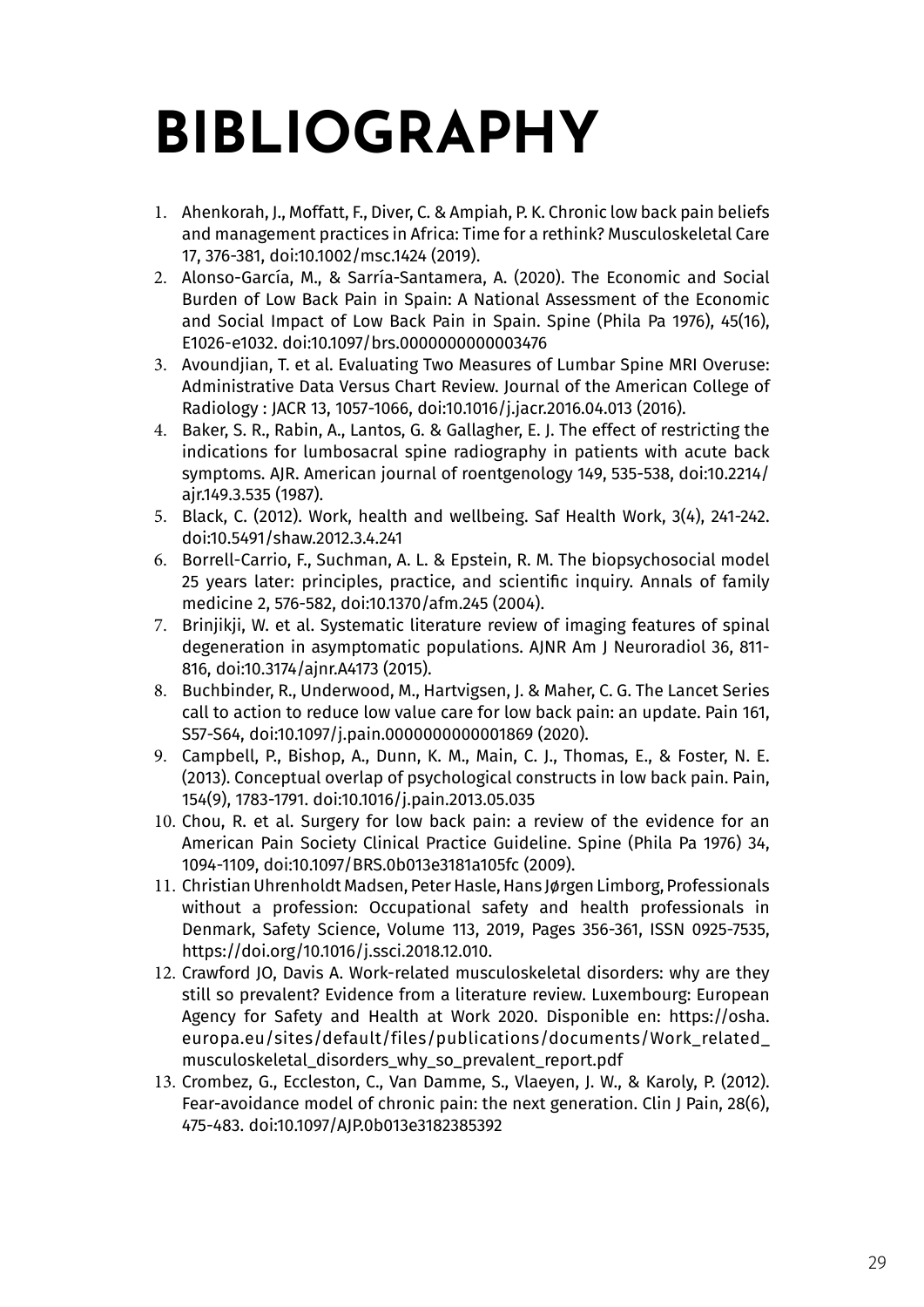- 14. David J. Provan, Sidney W.A. Dekker, Andrew J. Rae, Bureaucracy, influence and beliefs: A literature review of the factors shaping the role of a safety professional, Safety Science, Volume 98, 2017, Pages 98-112, ISSN 0925-7535, https://doi.org/10.1016/j.ssci.2017.06.006.
- 15. Engel, G. L. The need for a new medical model: a challenge for biomedicine. Science 196, 129-136, doi:10.1126/science.847460 (1977).
- 16. EU-OSHA (European Agency for Safety and Health at Work), 2019, Workrelated musculoskeletal disorders: prevalence, costs and demographics in the EU. Available at: https://osha.europa.eu/en/publications/msds-factsand-figures-overview-prevalence-costs-anddemographics-msds-europe/ view
- 17. EU-OSHA (European Agency for Safety and Health at Work), 2021, Return to work after MSD-related sick leave in the context of psychosocial risks at work. Available at: https://osha.europa.eu/en/publications/return-workafter-msd-related-sick-leave-context-psychosocial-risks-work/view
- 18. Fischer, F., Lange, K., Klose, K., Greiner, W. & Kraemer, A. Barriers and Strategies in Guideline Implementation-A Scoping Review. Healthcare (Basel) 4, doi:10.3390/healthcare4030036 (2016).
- 19. Foster NE, Anema JR, Cherkin D, et al. Prevention and treatment of low back pain: evidence, challenges, and promising directions. Lancet. 2018;391(10137):2368- 2383. doi:10.1016/S0140-6736(18)30489-6.
- 20. Fritz, J., Wallin, L., Söderlund, A., Almqvist, L., & Sandborgh, M. (2020). Implementation of a behavioral medicine approach in physiotherapy: impact and sustainability. Disabil Rehabil, 42(24), 3467-3474. doi:10.1080/09638288.2 019.1596170
- 21. Grol, R. & Grimshaw, J. From best evidence to best practice: effective implementation of change in patients' care. Lancet 362, 1225-1230, doi:10.1016/ s0140-6736(03)14546-1 (2003).
- 22. Hall, A. et al. Effectiveness of Tai Chi for Chronic Musculoskeletal Pain Conditions: Updated Systematic Review and Meta-Analysis. Physical Therapy 97, 227-238, doi:10.2522/ptj.20160246 %J Physical Therapy (2017).
- 23. Hallman, D.M., Holtermann, A., Björklund, M. et al. Sick leave due to musculoskeletal pain: determinants of distinct trajectories over 1 year. Int Arch Occup Environ Health 92, 1099–1108 (2019). https://doi.org/10.1007/ s00420-019-01447-y
- 24. Harris, I. A., Sidhu, V., Mittal, R. & Adie, S. Surgery for chronic musculoskeletal pain: the question of evidence. Pain 161 Suppl 1, S95-s103, doi:10.1097/j. pain.0000000000001881 (2020).
- 25. Health Council of the Netherlands, Beeldschermwerken (Computer use at work), Commissie Signalering Arbeidsomstandighedenrisico's, The Hague, 2012. Available at: https://www.gezondheidsraad.nl/binaries/ gezondheidsraad/documenten/adviezen/2012/12/20/beeldschermwerken/ dossier-beeldschermwerken.pdf
- 26. Hoe VC, Urquhart DM, Kelsall HL, Zamri EN, Sim MR. Ergonomic interventions for preventing work-related musculoskeletal disorders of the upper limb and neck among office workers. Cochrane Database Syst Rev. 2018 Oct 23;10(10):CD008570. doi: 10.1002/14651858.CD008570.pub3.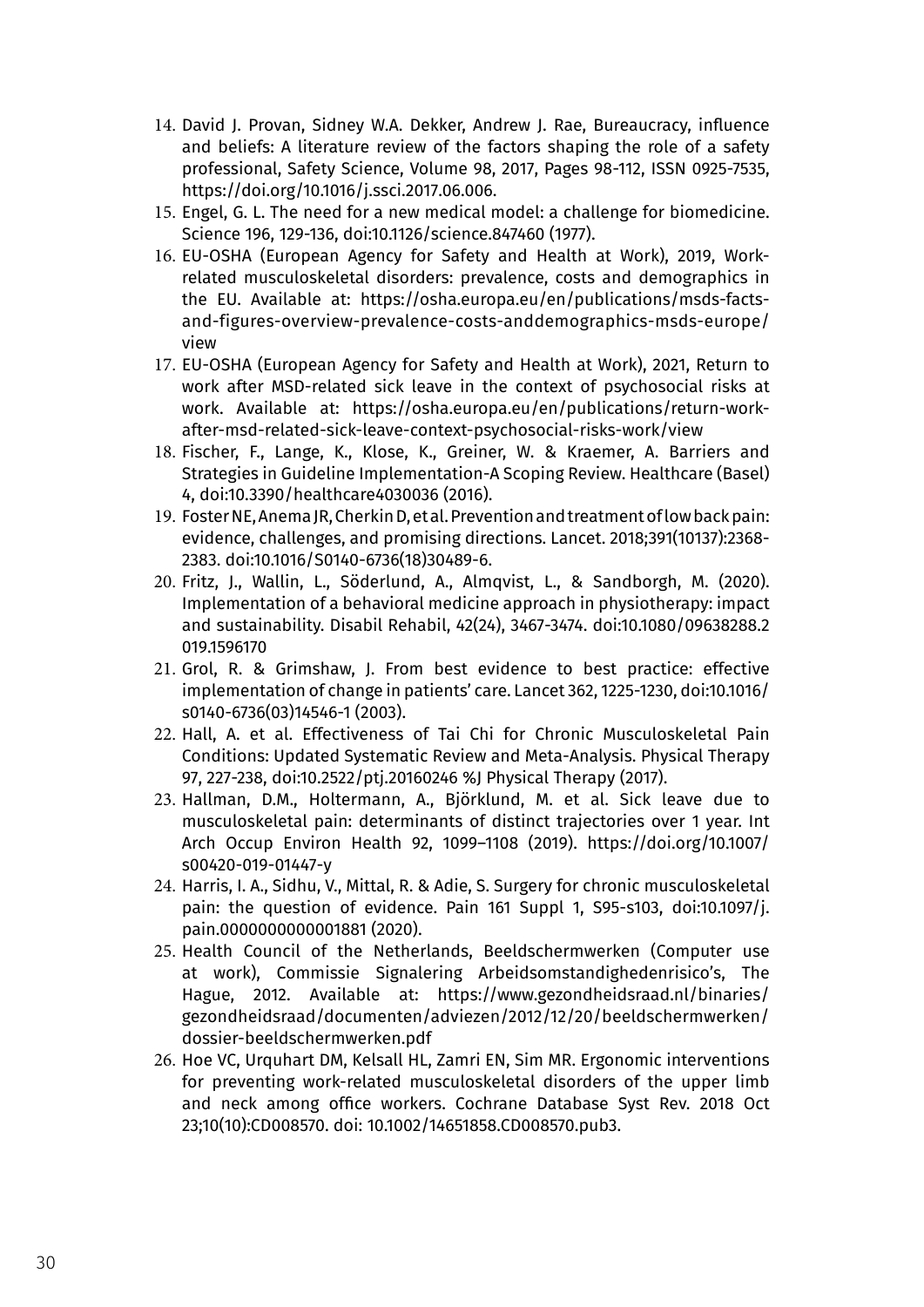- 27. Hurley, D. A. et al. Evaluation of an E-Learning Training Program to Support Implementation of a Group-Based, Theory-Driven, Self-Management Intervention For Osteoarthritis and Low-Back Pain: Pre-Post Study. Journal of medical Internet research 21, e11123, doi:10.2196/11123 (2019).
- 28. Isusi I. Work-related musculoskeletal disorders Facts and figures. Luxembourg: European Agency for Safety and Health at Work 2020. Disponible en: https://osha.europa.eu/sites/default/files/publications/documents/ Work\_related\_musculoskeletal\_disorders\_%20Facts\_and\_figures.pdf
- 29. Jensen JN, Karpatschof B, Labriola M, Albertsen K. Do fear-avoidance beliefs play a role on the association between low back pain and sickness absence? A prospective cohort study among female health care workers. J Occup Environ Med. 2010;52(1):85-90. doi:10.1097/JOM.0b013e3181c95b9e
- 30. Josephson, I. & Bülow, P. H. Utilization of patient resources in physiotherapy interventions: Analysis of the interaction concerning non-specific low back pain. Communication & medicine 11, 125-137, doi:10.1558/cam.v11i2.16694 (2014).
- 31. Krebs, E. E. et al. Effect of Opioid vs Nonopioid Medications on Pain-Related Function in Patients With Chronic Back Pain or Hip or Knee Osteoarthritis Pain: The SPACE Randomized Clinical Trial. Jama 319, 872-882, doi:10.1001/ jama.2018.0899 (2018).
- 32. Lin I, Wiles L, Waller R, et al. What does best practice care for musculoskeletal pain look like? Eleven consistent recommendations from high-quality clinical practice guidelines: systematic review. Br J Sports Med. 2020;54(2):79-86. doi:10.1136/bjsports-2018-099878
- 33. McDonald M, DiBonaventura Md, Ullman S. Musculoskeletal pain in the workforce: the effects of back, arthritis, and fibromyalgia pain on quality of life and work productivity. J Occup Environ Med. 2011;53(7):765-770. doi:10.1097/ JOM.0b013e318222af81
- 34. McDonough, S. M. et al. Pedometer-driven walking for chronic low back pain: a feasibility randomized controlled trial. The Clinical journal of pain 29, 972- 981, doi:10.1097/AJP.0b013e31827f9d81 (2013).
- 35. Murtaugh CM, Beissner KL, Barrón Y, et al. Pain and Function in Home Care: A Need for Treatment Tailoring to Reduce Disparities?. Clin J Pain. 2017;33(4):300- 309. doi:10.1097/AJP.0000000000000410
- 36. Nicholas MK. Importance of being collaborative for return to work with back pain. Pain. 2018;159(8):1431-1432. doi:10.1097/j.pain.0000000000001250
- 37. Nicholl, B. I. et al. Digital Support Interventions for the Self-Management of Low Back Pain: A Systematic Review. Journal of medical Internet research 19, e179, doi:10.2196/jmir.7290 (2017).
- 38. Palsson TS, Boudreau S, Høgh M, Herrero P, Bellosta-Lopez P, Domenech-Garcia V, Langella F, Gagni N, Christensen SW, Villumsen M. Education as a strategy for managing occupational-related musculoskeletal pain: a scoping review. BMJ Open 2020;10:e032668. doi:10.1136/ bmjopen-2019-032668
- 39. Qaseem, A., Wilt, T. J., McLean, R. M. & Forciea, M. A. Noninvasive Treatments for Acute, Subacute, and Chronic Low Back Pain: A Clinical Practice Guideline From the American College of Physicians. Annals of internal medicine 166,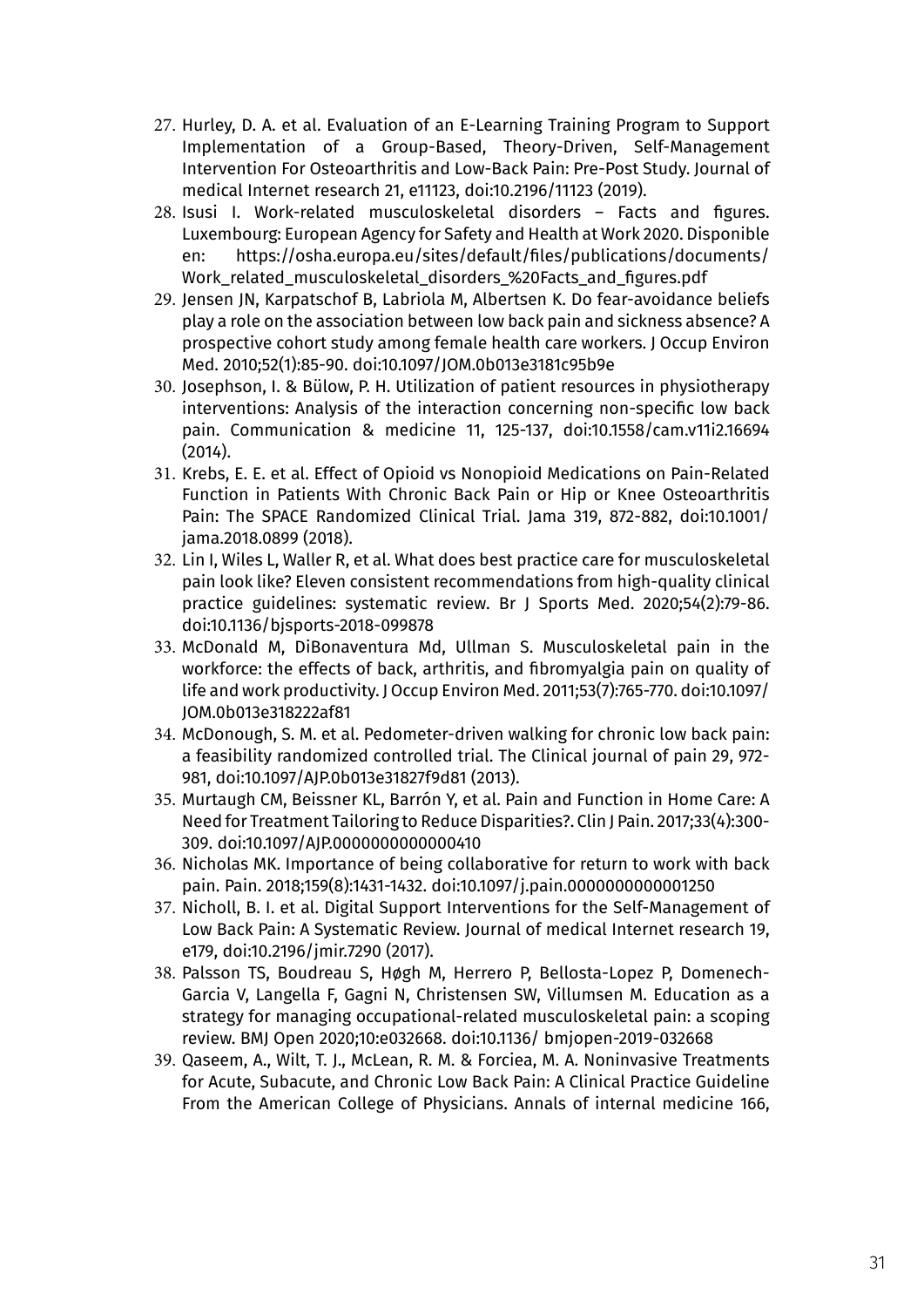514-530, doi:10.7326/m16-2367 (2017).

- 40. Qin, J. et al. Effect of Tai Chi alone or as additional therapy on low back pain: Systematic review and meta-analysis of randomized controlled trials. Medicine 98, e17099, doi:10.1097/md.0000000000017099 (2019).
- 41. Rashid M, Kristofferzon ML, Nilsson A, Heiden M. Factors associated with return to work among people on work absence due to long-term neck or back pain: a narrative systematic review. BMJ Open. 2017;7(6):e014939. Published 2017 Jul 2. doi:10.1136/bmjopen-2016-014939
- 42. Reuben, D. B. et al. National Institutes of Health Pathways to Prevention Workshop: the role of opioids in the treatment of chronic pain. Annals of internal medicine 162, 295-300, doi:10.7326/m14-2775 (2015).
- 43. Sääksjärvi, S., Kerttula, L., Luoma, K., Paajanen, H. & Waris, E. Disc Degeneration of Young Low Back Pain Patients: A Prospective 30-year Follow-up MRI Study. Spine (Phila Pa 1976) 45, 1341-1347, doi:10.1097/brs.0000000000003548 (2020).
- 44. Safiri S, Kolahi AA, Cross M et al. Prevalence, Deaths, and Disability-Adjusted Life Years Due to Musculoskeletal Disorders for 195 Countries and Territories 1990-2017. Arthritis Rheumatol. 2020 Nov 4. doi: 10.1002/art.41571. Epub ahead of print. PMID: 33150702.
- 45. Saint-Maurice, P. F. et al. Association of Daily Step Count and Step Intensity With Mortality Among US Adults. Jama 323, 1151-1160, doi:10.1001/jama.2020.1382 (2020).
- 46. Slade, S. C., Kent, P., Patel, S., Bucknall, T. & Buchbinder, R. Barriers to Primary Care Clinician Adherence to Clinical Guidelines for the Management of Low Back Pain: A Systematic Review and Metasynthesis of Qualitative Studies. Clin J Pain 32, 800-816, doi:10.1097/ajp.0000000000000324 (2016).
- 47. Stochkendahl, M. J. et al. National Clinical Guidelines for non-surgical treatment of patients with recent onset low back pain or lumbar radiculopathy. Eur Spine J 27, 60-75, doi:10.1007/s00586-017-5099-2 (2018).
- 48. Sultan-Taïeb H, Parent-Lamarche A, Gaillard A, et al. Economic evaluations of ergonomic interventions preventing work-related musculoskeletal disorders: a systematic review of organizational-level interventions. BMC Public Health. 2017;17(1):935. Published 2017 Dec 8. doi:10.1186/s12889-017-4935-y
- 49. Sundstrup, E., Seeberg, K.G.V., Bengtsen, E. et al. A Systematic Review of Workplace Interventions to Rehabilitate Musculoskeletal Disorders Among Employees with Physical Demanding Work. J Occup Rehabil 30, 588–612 (2020). doi:10.1007/s10926-020-09879-x
- 50. Tonosu, J. et al. The associations between magnetic resonance imaging findings and low back pain: A 10-year longitudinal analysis. PLoS One 12, e0188057, doi:10.1371/journal.pone.0188057 (2017).
- 51. van Middelkoop, M. et al. A systematic review on the effectiveness of physical and rehabilitation interventions for chronic non-specific low back pain. Eur Spine J 20, 19-39, doi:10.1007/s00586-010-1518-3 (2011).
- 52. van Vilsteren M, van Oostrom SH, de Vet HCW, Franche RL, Boot CRL, Anema JR. Workplace interventions to prevent work disability in workers on sick leave. Cochrane Database of Systematic Reviews 2015, Issue 10. Art. No.: CD006955. doi:10.1002/14651858.CD006955.pub3.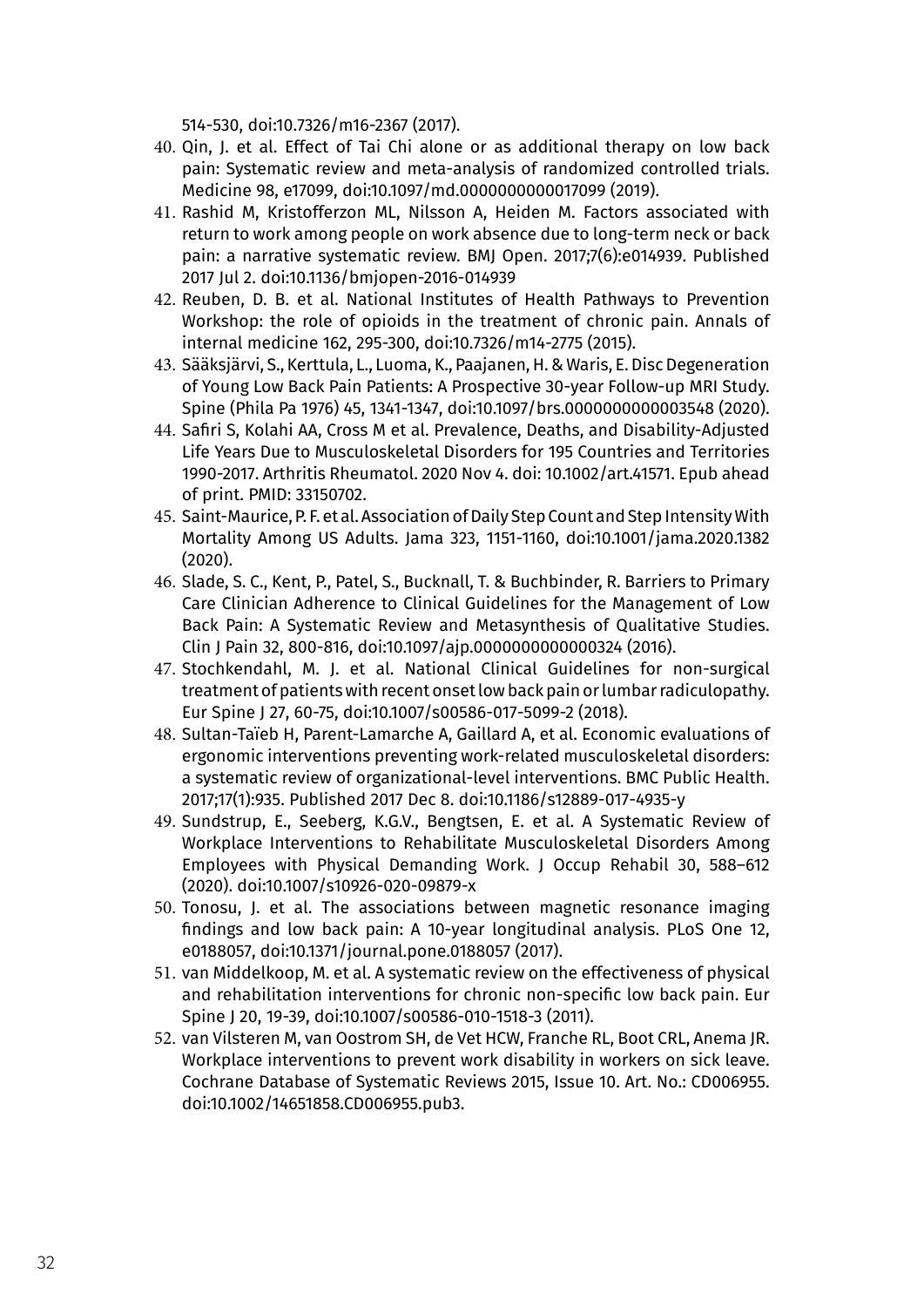- 53. Vanti, C. et al. The effectiveness of walking versus exercise on pain and function in chronic low back pain: a systematic review and meta-analysis of randomized trials. Disability and rehabilitation 41, 622-632, doi:10.1080/0963 8288.2017.1410730 (2019).
- 54. Waddel G, Burtin K. 'Is Work Good for Your Health and Well-Being? 'The Stationery Office (2006). ISBN 0-11-703694-3. Available at: https://www.gov. uk/government/publications/is-work-good-for-your-health-and-well-being
- 55. Wewege, M. A., Booth, J. & Parmenter, B. J. Aerobic vs. resistance exercise for chronic non-specific low back pain: A systematic review and meta-analysis. Journal of back and musculoskeletal rehabilitation 31, 889-899, doi:10.3233/ bmr-170920 (2018).
- 56. Wieland, L. S. et al. Yoga treatment for chronic non-specific low back pain. The Cochrane database of systematic reviews 1, Cd010671, doi:10.1002/14651858. CD010671.pub2 (2017).
- 57. Wong, J. J. et al. Clinical practice guidelines for the non-invasive management of low back pain: A systematic review by the Ontario Protocol for Traffic Injury Management (OPTIMa) Collaboration. Eur J Pain 21, 201-216, doi:10.1002/ ejp.931 (2017).
- 58. World Health Organization. Occupational and Environmental Health Team. (2005). Occupational health. World Health Organization. https://apps.who. int/iris/handle/10665/69100
- 59. Wu, A., March, L., Zheng, X., Huang, J., Wang, X., Zhao, J., Blyth, F. M., Smith, E., Buchbinder, R., & Hoy, D. (2020). Global low back pain prevalence and years lived with disability from 1990 to 2017: estimates from the Global Burden of Disease Study 2017. Annals of translational medicine, 8(6), 299. doi:10.21037/ atm.2020.02.175
- 60. Zhu, F. et al. Yoga compared to non-exercise or physical therapy exercise on pain, disability, and quality of life for patients with chronic low back pain: A systematic review and meta-analysis of randomized controlled trials. PloS one 15, e0238544, doi:10.1371/journal.pone.0238544 (2020).